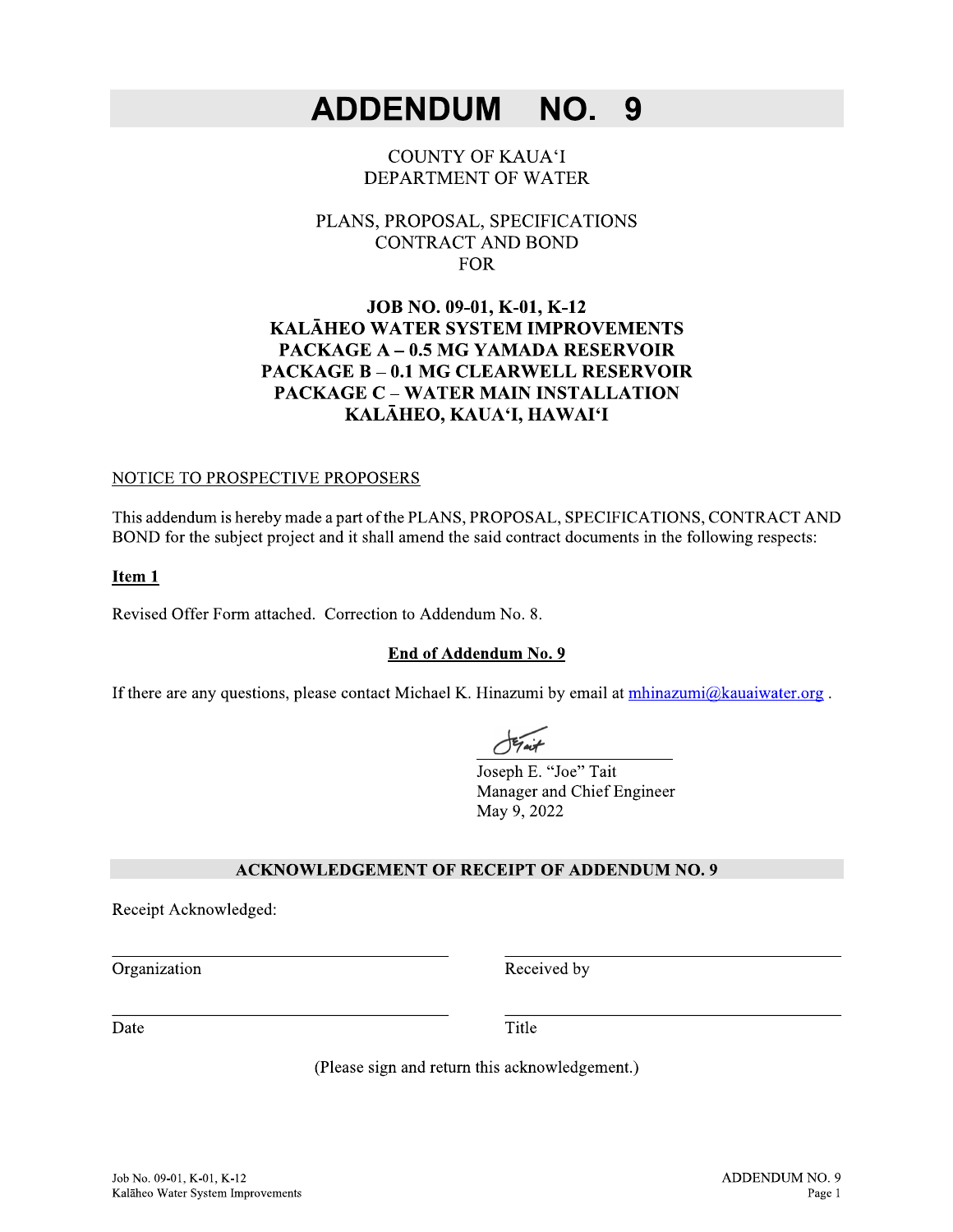Contractor

## **OFFER**

For

# DEPARTMENT OF WATER, COUNTY OF KAUAʻI, LĪHUʻE, KAUAʻI, HAWAIʻI

 $20$ 

Chief Procurement Officer Department of Water County of Kauaʻi 4398 Pua Loke Street Līhuʻe, Hawaiʻi 96766

Dear Sir:

Pursuant to and in compliance with your Invitation For Bids and other Contract Documents relating thereto, the undersigned Offeror, having familiarized itself with the terms of the contract, the local conditions affecting the performance of the contract and the cost of the work at the place where the work is done, the plans and specifications, "General Provisions for Construction Contracts of the Department of Water", "Water System Standards, 2002", Invitation For Bids, and other Contract Documents, hereby proposes and agrees to perform, within the time stipulated in the said documents, including all its component parts and everything required to be performed, and to provide and furnish any and all of the labor, materials, tools, expendable equipment, and all utility and transportation services necessary to perform the contract, in a workmanlike manner, in place complete all of the work covered by the contract in connection with these specifications and accompanying construction plans titled:

# **JOB NO**. **09-01, K-01, K-12, KALĀHEO WATER SYSTEM IMPROVEMENTS, PACKAGE A – 0.5 MG YAMADA RESERVOIR, PACKAGE B – 0.1 MG CLEARWELL RESERVOIR, PACKAGE C – WATER MAIN INSTALLATION, KALĀHEO**, **KAUAʻI, HAWAIʻI**

on file in the office of the Department of Water for,

TOTAL SUM BID DOLLARS

(words)

(\$ ) said total sums being itemized on the following pages:

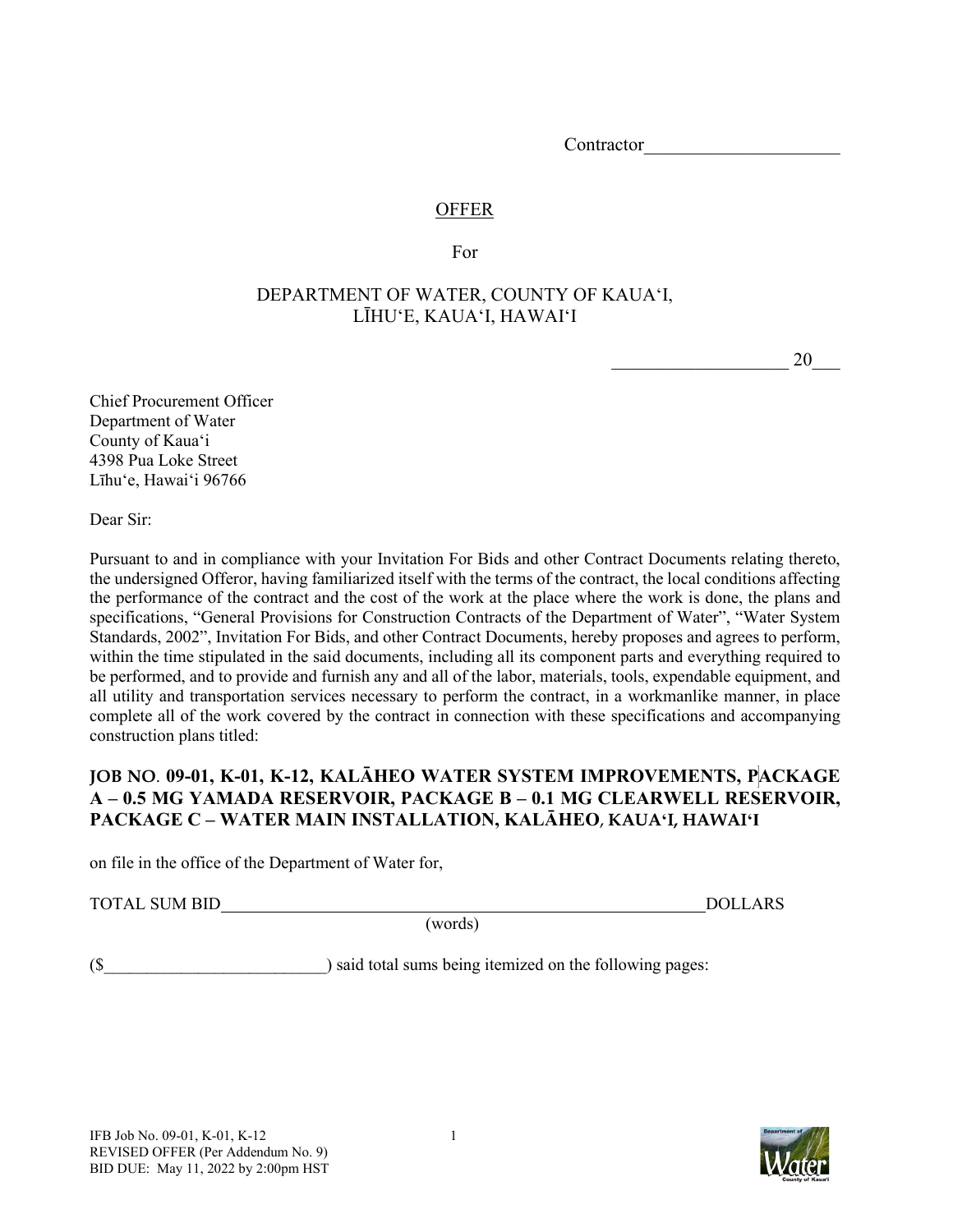# **OFFER SCHEDULE**

# **JOB NO**. **09-01, K-01, K-12**, **KALĀHEO WATER SYSTEM IMPROVEMENTS, PACKAGE A – 0.5 MG YAMADA RESERVOIR, PACKAGE B – 0.1 MG CLEARWELL RESERVOIR, PACKAGE C – WATER MAIN INSTALLATION, KALĀHEO**, **KAUAʻI, HAWAIʻI**

| <b>ITEM</b><br>NO. | <b>ESTIMATED</b><br><b>QUANTITY</b> | U/M       | <b>DESCRIPTION</b>                                                                                                                                                                                                 |               | <b>UNIT</b><br><b>PRICE</b> |                           | <b>TOTAL</b> |
|--------------------|-------------------------------------|-----------|--------------------------------------------------------------------------------------------------------------------------------------------------------------------------------------------------------------------|---------------|-----------------------------|---------------------------|--------------|
|                    |                                     |           | (Base Bid) PACKAGE A - 0.5 MG YAMADA RESERVOIR                                                                                                                                                                     |               |                             |                           |              |
| $\mathbf{1}$       |                                     | LS        | Mobilization & Demobilization (Not to<br>exceed 6% of the sum of all items<br>excluding Lump Sum Offer of this item)                                                                                               |               |                             | \$                        |              |
| $\overline{2}$     | 14,000                              | CY        | Site excavation, including clearing and<br>grubbing, demolition, and hauling and<br>disposal of excess material.                                                                                                   | \$            |                             | \$                        |              |
| $\overline{3}$     | 350                                 | LF        | 4-foot high chain-link fence, including<br>DWS 2500 concrete footing and all<br>appurtenances, in place complete.                                                                                                  | \$            |                             | \$                        |              |
| $\overline{4}$     | 730                                 | LF        | 6-foot high chain-link fence topped with<br>extension arm and three strands of barbed<br>wire, including DWS 2500 concrete<br>footing and all appurtenances, in place<br>complete.                                 | \$            |                             | \$                        |              |
| 5                  | 1                                   | EA        | 20-foot wide double-swing 6-foot high<br>chain-link gate topped with extension arm<br>and three strands of barbed wire, including<br>DWS 2500 concrete footing, sign, and all<br>appurtenances, in place complete. | \$            |                             | \$                        |              |
| 6                  | 1,000                               | SY        | 2" thick A.C. Pavement, Hot Mix State<br>Design Mix V, for pavement restoration,<br>driveway pavement, and site pavement,<br>including base and subbase courses, in<br>place complete.                             | $\mathcal{S}$ |                             | \$                        |              |
| 7                  | 200                                 | <b>CY</b> | Aggregate base course for unpaved areas,<br>in place complete.                                                                                                                                                     | \$            |                             | \$                        |              |
| 8                  | 381                                 | LF        | Reinforced Concrete Retaining Wall-A, in<br>place complete.                                                                                                                                                        | $\mathbb{S}$  |                             | $\boldsymbol{\mathsf{S}}$ |              |
| 9                  | 243                                 | LF        | Reinforced Concrete Retaining Wall-B, in<br>place complete.                                                                                                                                                        | $\$$          |                             | $\mathcal{S}$             |              |
| 10                 | 300                                 | LF        | Concrete gutter, in place complete.                                                                                                                                                                                | $\mathbb S$   |                             | $\mathbb S$               |              |

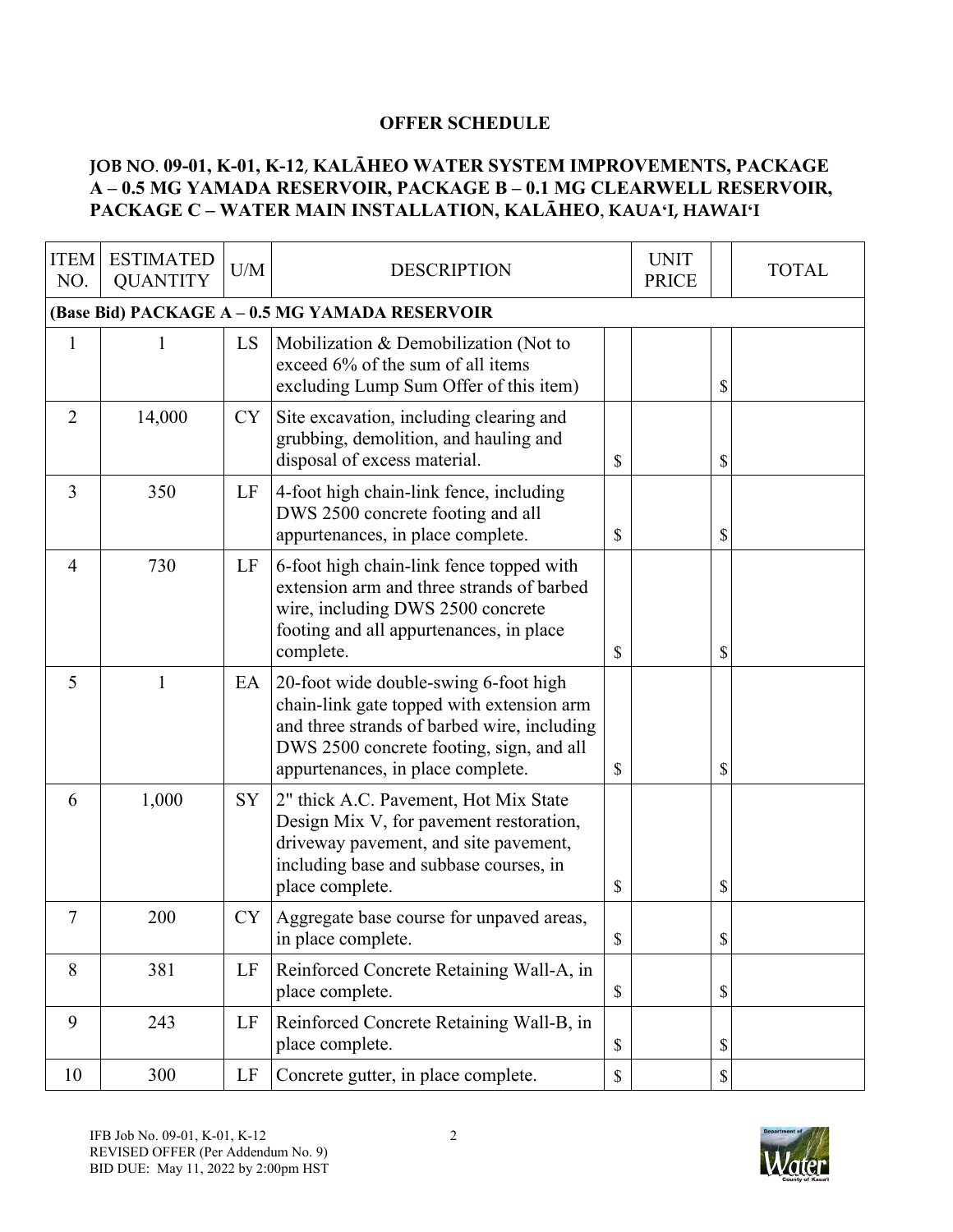| <b>ITEM</b><br>NO. | <b>ESTIMATED</b><br><b>QUANTITY</b> | U/M | <b>DESCRIPTION</b>                                                                                                                                                |               | <b>UNIT</b><br><b>PRICE</b> | <b>TOTAL</b> |
|--------------------|-------------------------------------|-----|-------------------------------------------------------------------------------------------------------------------------------------------------------------------|---------------|-----------------------------|--------------|
| 11                 | 30                                  | LF  | 12" Ductile Iron Pipe Waterline; Cl. 53,<br>including unclassified trench excavation,<br>backfill, and all appurtenances, in place<br>complete.                   | \$            |                             | \$           |
| 12                 | 230                                 | LF  | 12" Ductile Iron Pipe Waterline; Cl. 52,<br>including unclassified trench excavation,<br>backfill, and all appurtenances, in place<br>complete.                   | \$            |                             | \$           |
| 13                 | 120                                 | LF  | 8" Ductile Iron Pipe Waterline; Cl. 52,<br>including unclassified trench excavation,<br>backfill, and all appurtenances, in place<br>complete.                    | \$            |                             | \$           |
| 14                 | 1                                   | LS  | Ductile Iron Fittings (ANSI A-21.10 $\&$<br>AWWA C110), including trench<br>excavation and backfill, in place complete.                                           |               |                             | \$           |
| 15                 | 6                                   | EA  | 12" Gate Valve MJxMJ with C.I. Valve<br>Box and Cover, including unclassified<br>trench excavation, backfill, and all<br>appurtenances, in place complete.        | \$            |                             | \$           |
| 16                 | $\overline{3}$                      | EA  | 8" Gate Valve MJxMJ with C.I. Valve Box<br>and Cover, including unclassified trench<br>excavation, backfill, and all appurtenances,<br>in place complete.         | $\mathcal{S}$ |                             | \$           |
| 17                 | $\tau$                              | EA  | 2-1/2" Brass Cleanout and Riser, including<br>unclassified trench excavation, backfill,<br>and all appurtenances, in place complete.                              | \$            |                             | \$           |
| 18                 | $\overline{2}$                      | EA  | 12" Check Valve Assembly, including<br>check valve, vault, vault cover,<br>unclassified trench excavation, backfill,<br>and all appurtenances, in place complete. | \$            |                             | \$           |
| 19                 | 1                                   | EA  | 4" Altitude Valve, including valve, vault,<br>vault cover, unclassified trench excavation,<br>backfill, and all appurtenances, in place<br>complete.              | \$            |                             | \$           |
| 20                 | 1                                   | EA  | Special drain inlet for grass area 11.00' to<br>11.99' deep, including unclassified trench<br>excavation and backfill, in place complete.                         | \$            |                             | \$           |

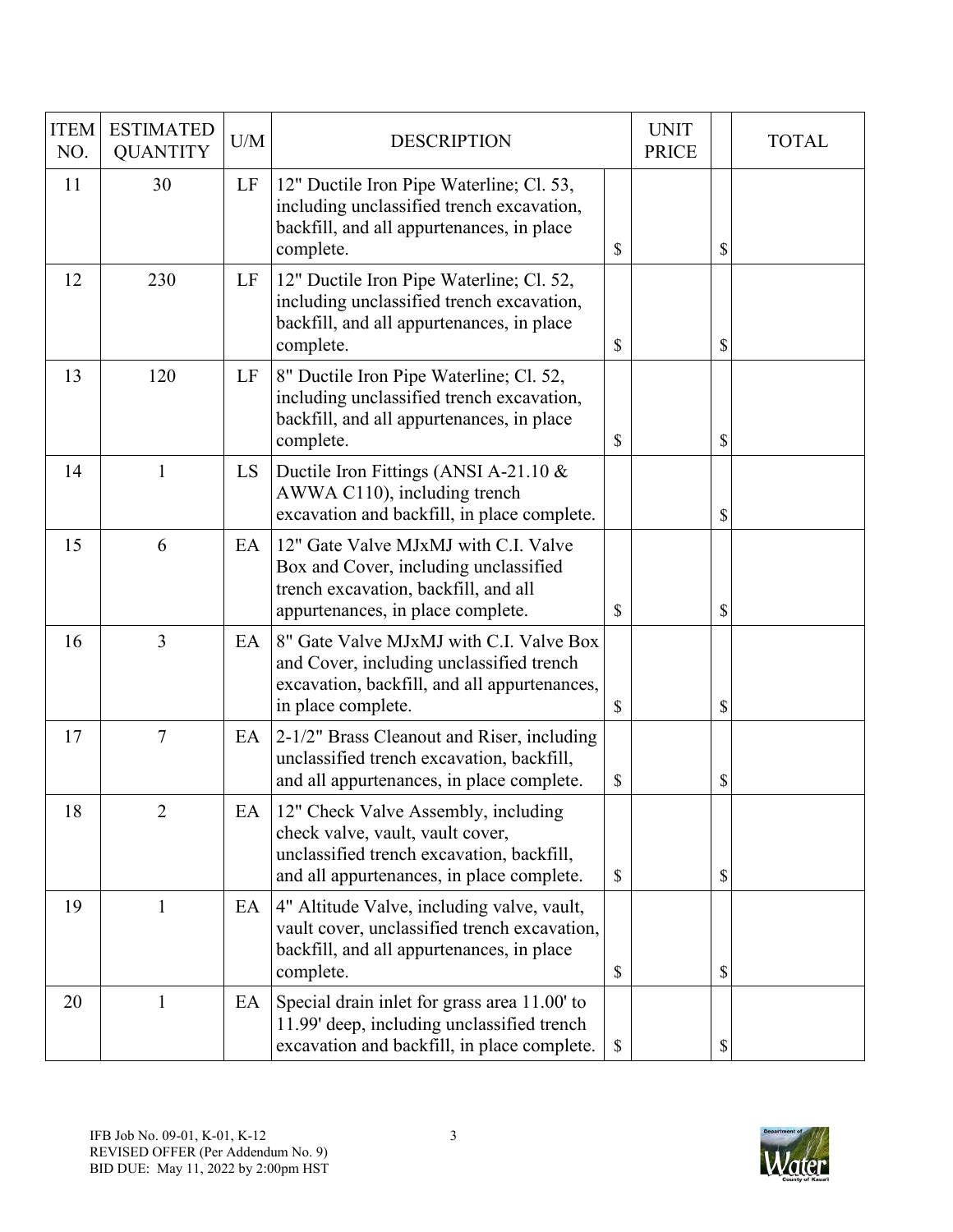| <b>ITEM</b><br>NO. | <b>ESTIMATED</b><br><b>QUANTITY</b> | U/M | <b>DESCRIPTION</b>                                                                                                                                                                            | <b>UNIT</b><br><b>PRICE</b> | <b>TOTAL</b> |
|--------------------|-------------------------------------|-----|-----------------------------------------------------------------------------------------------------------------------------------------------------------------------------------------------|-----------------------------|--------------|
| 20.1               | 1                                   | EA  | Drain Inlet Type G-4, 8.00' to 8.99' deep,<br>including unclassified trench excavation<br>and backfill, in place complete.                                                                    | \$                          | \$           |
| 20.2               | 1                                   | EA  | Special drain inlet for grass area 13.00' to<br>13.99' deep, including unclassified trench<br>excavation and backfill, in place complete.                                                     | \$                          | \$           |
| 21                 | 1                                   | EA  | County DPW shallow drain manhole detail<br>D-18 for pavement areas with grated<br>cover, 8.00' to 8.99' deep, including<br>unclassified trench excavation and<br>backfill, in place complete. | \$                          | \$           |
| 22                 | $\overline{2}$                      | EA  | County DPW standard drain manhole<br>detail D-22 for pavement areas with grated<br>cover, 8.00' to 8.99' deep, in place<br>complete.                                                          | \$                          | \$           |
| 23                 | 1                                   | EA  | State standard drain manhole, Type A, for<br>pavement areas, with grated cover, 19.00'-<br>19.99', including unclassified trench<br>excavation and backfill, in place complete.               | \$                          | \$           |
| 24                 | 270                                 | LF  | 18" Reinforced Concrete Pipe Drainline,<br>Class III, including unclassified trench<br>excavation, backfill, and all appurtenances,<br>in place complete.                                     | \$                          | \$           |
| 25                 | 75                                  | LF  | 18" Corrugated High-Density Polyethylene<br>Drainline, including unclassified trench<br>excavation, backfill, and all appurtenances,<br>in place complete.                                    | \$                          | \$           |
| 26                 | 35                                  | LF  | 12" Ductile Iron Pipe Drainline, Cl. 53,<br>including unclassified trench excavation,<br>backfill, and all appurtenances, in place<br>complete.                                               | \$                          | \$           |
| 27                 | 250                                 | LF  | 6" corrugated, perforated HDPE drain line,<br>including unclassified trench excavation,<br>backfill, and all appurtenances, in place<br>complete.                                             | \$                          | \$           |
| 28                 | 15                                  | LF  | 6" corrugated HDPE drain line, including<br>unclassified trench excavation, backfill,<br>and all appurtenances, in place complete.                                                            | \$                          | \$           |

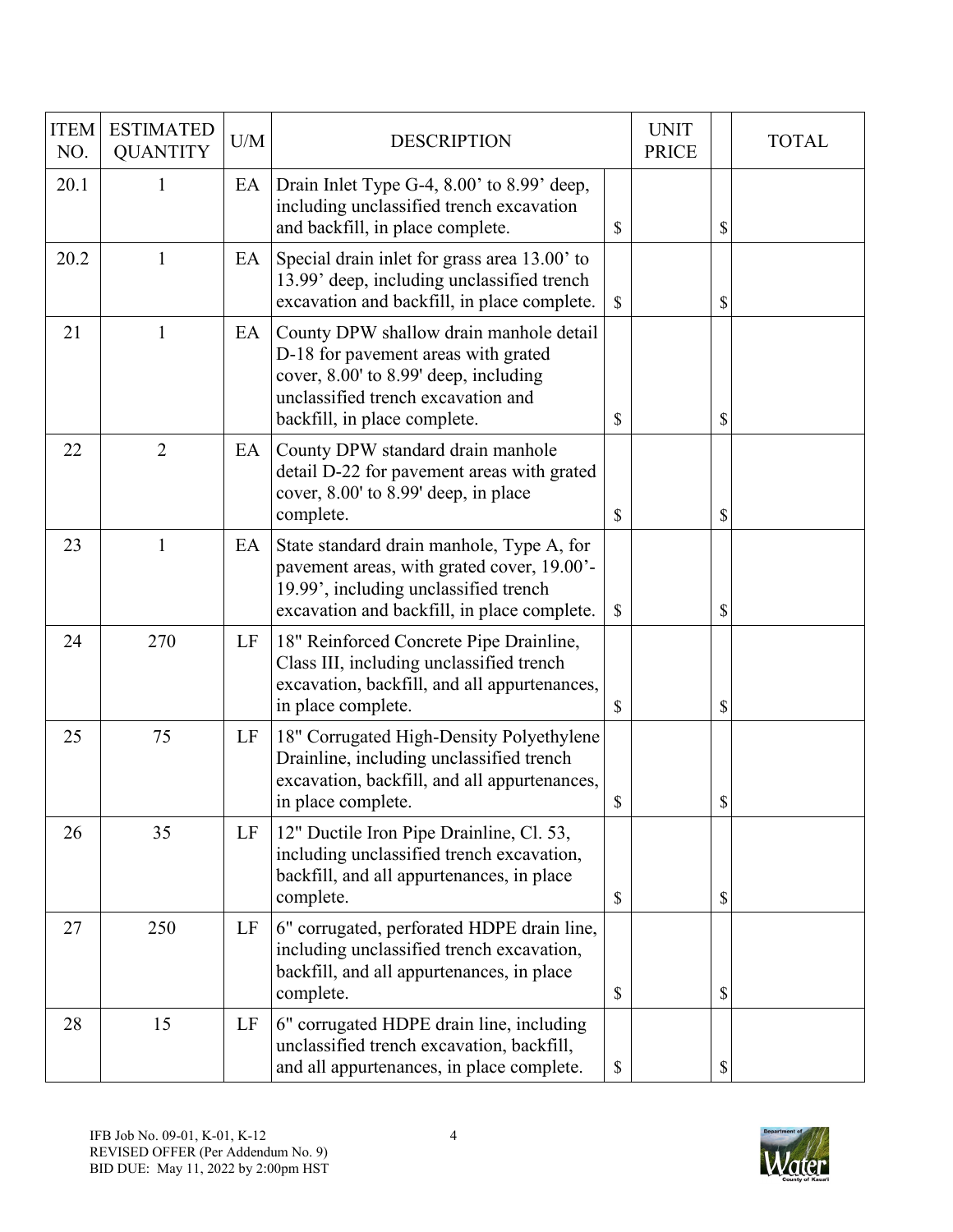| <b>ITEM</b><br>NO. | <b>ESTIMATED</b><br><b>QUANTITY</b> | U/M | <b>DESCRIPTION</b>                                                                                                                                                                                                                                                                                                                                                                                                 | <b>UNIT</b><br><b>PRICE</b> | <b>TOTAL</b> |
|--------------------|-------------------------------------|-----|--------------------------------------------------------------------------------------------------------------------------------------------------------------------------------------------------------------------------------------------------------------------------------------------------------------------------------------------------------------------------------------------------------------------|-----------------------------|--------------|
| 29                 | $\mathbf{1}$                        | EA  | CRM outlet headwall, inclusive of 4-foot<br>high chain-link fence and concrete rubble<br>pavement, in place complete.                                                                                                                                                                                                                                                                                              | \$                          | \$           |
| 30                 | $\mathbf{1}$                        | EA  | 0.5 Million Gallon reinforced concrete<br>reservoir tank, including all appurtenances,<br>in place complete.                                                                                                                                                                                                                                                                                                       | \$                          | \$           |
| 31                 | $\mathbf{1}$                        | LS  | Chlorination and flushing of water system,<br>including removal of temporary risers and<br>incidental work, all in accordance with the<br>specifications.                                                                                                                                                                                                                                                          |                             | \$           |
| 32                 | $\mathbf{1}$                        | LS  | Furnish and install electrical equipment,<br>and wiring, including but not limited to<br>providing trenching and backfill, pullboxes<br>power, control and instrumentation ducts,<br>cables, junction boxes, connections to<br>power control and instrumentation devices,<br>painting testing, and all appurtenant<br>electrical work in place complete and in<br>accordance with the plans and<br>specifications. |                             | \$           |
| 33                 | $\mathbf{1}$                        | LS  | SCADA system, including but not limited<br>to software programming of existing RTU;<br>modifications to existing master SCADA;<br>and all appurtenant SCADA work; in place<br>complete, and accordance with the plans<br>and specifications, ready for operation.                                                                                                                                                  |                             | \$           |
|                    |                                     |     |                                                                                                                                                                                                                                                                                                                                                                                                                    |                             |              |
|                    |                                     |     | <b>TOTAL PACKAGE A SUM OFFER</b><br>(BASE BID) (Items 1 to 33 inclusive)                                                                                                                                                                                                                                                                                                                                           |                             | \$           |
|                    |                                     |     |                                                                                                                                                                                                                                                                                                                                                                                                                    |                             |              |
|                    |                                     |     |                                                                                                                                                                                                                                                                                                                                                                                                                    |                             |              |

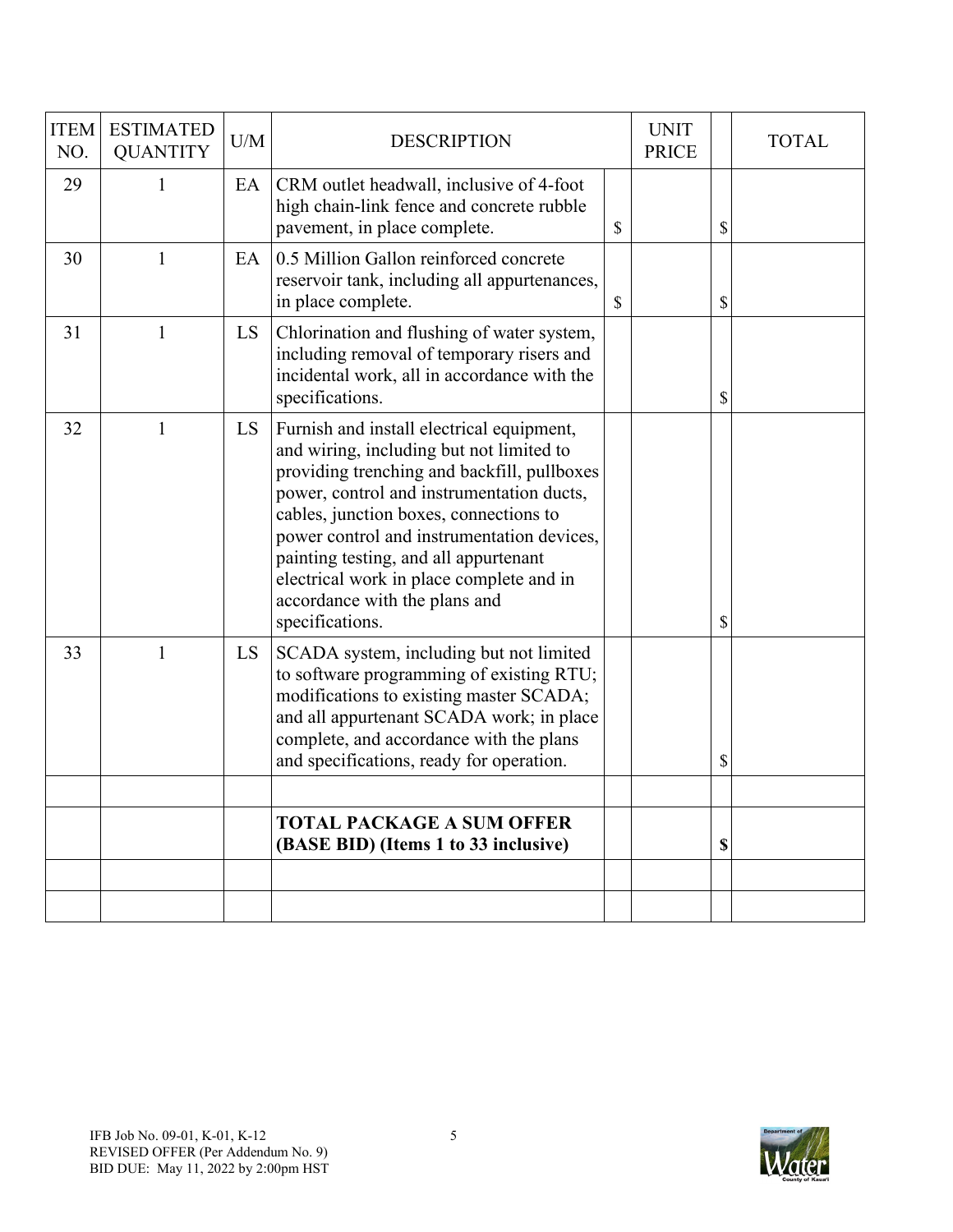| <b>ITEM</b><br>NO. | <b>ESTIMATED</b><br><b>QUANTITY</b>                     | U/M       | <b>DESCRIPTION</b>                                                                                                                                                                                                 |    | <b>UNIT</b><br><b>PRICE</b> |    | <b>TOTAL</b> |  |  |  |  |  |
|--------------------|---------------------------------------------------------|-----------|--------------------------------------------------------------------------------------------------------------------------------------------------------------------------------------------------------------------|----|-----------------------------|----|--------------|--|--|--|--|--|
|                    | (Additive No. 1) PACKAGE B - 0.1 MG CLEARWELL RESERVOIR |           |                                                                                                                                                                                                                    |    |                             |    |              |  |  |  |  |  |
| 34                 | 1                                                       | LS        | Mobilization & Demobilization (not to<br>exceed 6% of the sum of all items<br>excluding Lump Sum Offer of this item).                                                                                              |    |                             | \$ |              |  |  |  |  |  |
| 35                 | 2,254                                                   | <b>CY</b> | Site excavation, including hauling and<br>disposal of excess material                                                                                                                                              | \$ |                             | \$ |              |  |  |  |  |  |
| 36                 | 315                                                     | LF        | 6-foot high chain-link fence topped with<br>extension arm and three strands of barbed<br>wire, including DWS 2500 concrete<br>footing, all appurtenances, in place<br>complete.                                    | \$ |                             | \$ |              |  |  |  |  |  |
| 37                 | $\mathbf{1}$                                            | EA        | 16-foot wide double-swing 6-foot high<br>chain-link gate topped with extension arm<br>and three strands of barbed wire, including<br>DWS 2500 concrete footing, sign, and all<br>appurtenances, in place complete. | \$ |                             | \$ |              |  |  |  |  |  |
| 38                 | 1,385                                                   | SY        | 6" Thick Concrete Pavement for pavement<br>restoration, driveway pavement, and site<br>pavement in place complete.                                                                                                 | \$ |                             | \$ |              |  |  |  |  |  |
| 39                 | 760                                                     | <b>SY</b> | 2" Thick AC Pavement Hot Mix State<br>Design Mix IV for site pavement in place<br>complete.                                                                                                                        | \$ |                             | \$ |              |  |  |  |  |  |
| 40                 | 360                                                     | <b>CY</b> | Aggregate base course for Access Road<br>and Paved Area, in place complete                                                                                                                                         | \$ |                             | \$ |              |  |  |  |  |  |
| 41                 | 29,700                                                  | <b>SF</b> | Cellular confinement construction access,<br>for a complete job.                                                                                                                                                   | \$ |                             | \$ |              |  |  |  |  |  |
| 42                 | 133                                                     | LF        | Reinforced Concrete Retaining Wall, in<br>place complete                                                                                                                                                           | \$ |                             | \$ |              |  |  |  |  |  |
| 43                 | 135                                                     | LF        | Concrete swale, in place complete.                                                                                                                                                                                 | \$ |                             | \$ |              |  |  |  |  |  |
| 44                 | 960                                                     | LF        | Concrete curb and gutter, in place<br>complete.                                                                                                                                                                    | \$ |                             | \$ |              |  |  |  |  |  |
| 45                 | 50                                                      | LF        | Concrete header, in place complete.                                                                                                                                                                                | \$ |                             | \$ |              |  |  |  |  |  |
| 46                 | $\overline{3}$                                          | EA        | Gutter diversion, in place complete.                                                                                                                                                                               | \$ |                             | \$ |              |  |  |  |  |  |
| 47                 | $\overline{2}$                                          | EA        | GRP transition, in place complete                                                                                                                                                                                  | \$ |                             | \$ |              |  |  |  |  |  |
| 48                 | 1,275                                                   | LF        | 8" Ductile Iron Pipe Waterline; Cl. 52,<br>including unclassified trench excavation,                                                                                                                               | \$ |                             | \$ |              |  |  |  |  |  |

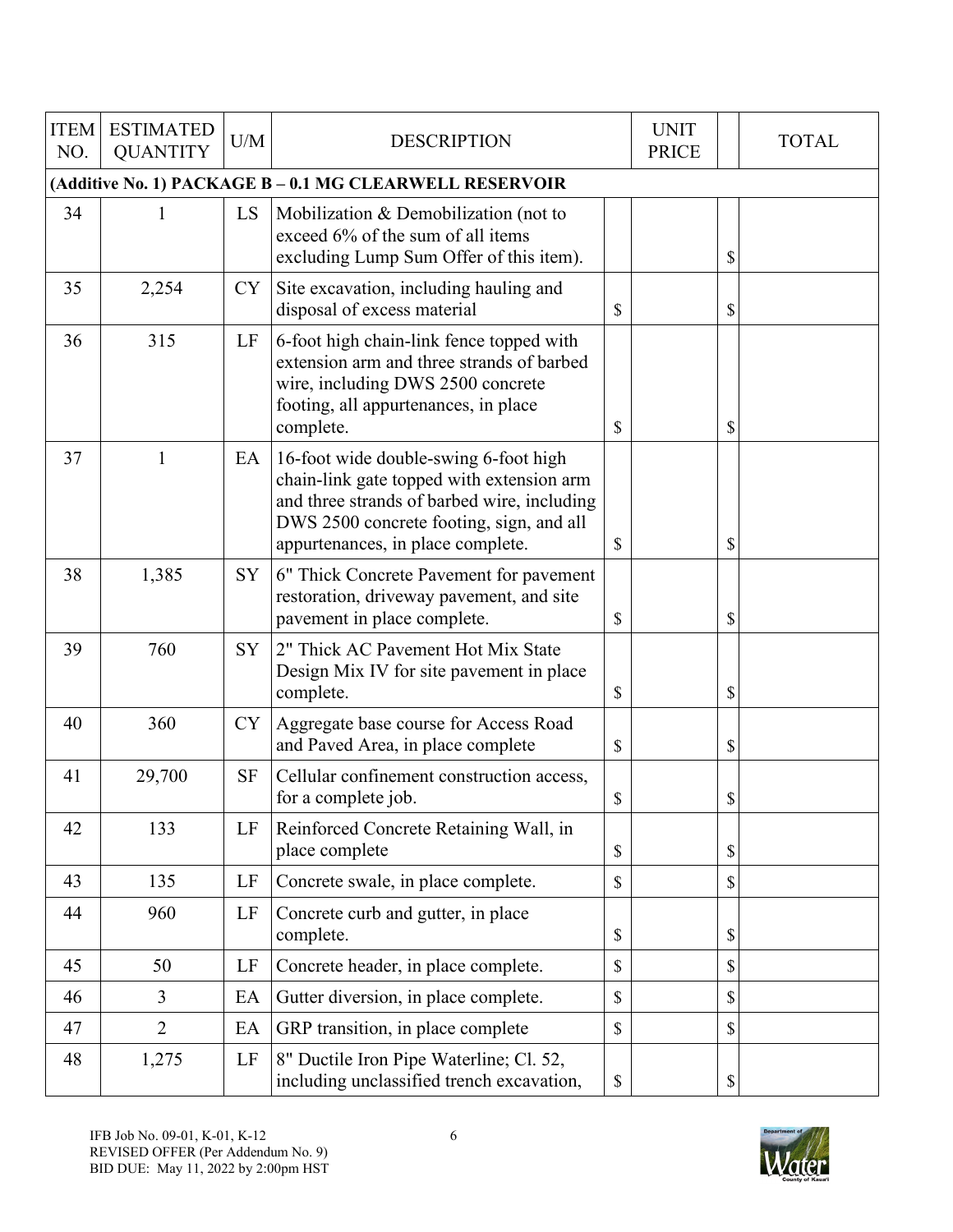| <b>ITEM</b><br>NO. | <b>ESTIMATED</b><br><b>QUANTITY</b> | U/M | <b>DESCRIPTION</b>                                                                                                                                                                         | <b>UNIT</b><br><b>PRICE</b> | <b>TOTAL</b> |
|--------------------|-------------------------------------|-----|--------------------------------------------------------------------------------------------------------------------------------------------------------------------------------------------|-----------------------------|--------------|
|                    |                                     |     | backfill, and all appurtenances, in place<br>complete.                                                                                                                                     |                             |              |
| 49                 | 40                                  | LF  | 8" Ductile Iron Pipe Waterline; Cl. 53,<br>including unclassified trench excavation,<br>backfill, and all appurtenances, in place<br>complete.                                             | \$                          | \$           |
| 50                 | 225                                 | LF  | 1-1/2" Copper Pipe Waterline; Type K,<br>including unclassified trench excavation<br>and backfill, fittings, and all<br>appurtenances, in place complete.                                  | \$                          | \$           |
| 51                 | $\mathbf{1}$                        | LS. | Ductile Iron Fittings (ANSI A-21.10 $\&$<br>AWWA C110), included unclassified<br>trench excavation and backfill, in place<br>complete.                                                     |                             | \$           |
| 52                 | 8                                   | EA  | 8" Gate valve MJ x MJ with C.I. valve box<br>and cover, including unclassified trench<br>excavation, backfill, and all appurtenances,<br>in place complete.                                | \$                          | \$           |
| 53                 | 1                                   | EA  | 1" Air/Vacuum Relief Valve, including all<br>appurtenances, in place complete.                                                                                                             | \$                          | \$           |
| 54                 | 1                                   | LS  | Connection for New 8" D.I. Water line to<br>existing 8" Asbestos Cement Water line,<br>including unclassified excavation,<br>transition coupling, and appurtenances, in<br>place complete. |                             | \$           |
| 55                 | 1                                   | EA  | County DPW standard drain inlet, Type G-<br>2, for pavement area, $4.00'$ to $4.99'$ ,<br>including unclassified trench excavation<br>and backfill, in place complete.                     | \$                          | \$           |
| 56                 | 1                                   | EA  | County DPW standard drain inlet, Type G-<br>2, for pavement area, 5.00' to 5.99',<br>including unclassified trench excavation<br>and backfill, in place complete.                          | \$                          | \$           |
| 57                 | 130                                 | LF  | 6" corrugated, perforated HDPE drain line,<br>including unclassified trench excavation,<br>backfill, and all appurtenances, in place<br>complete.                                          | \$                          | \$           |

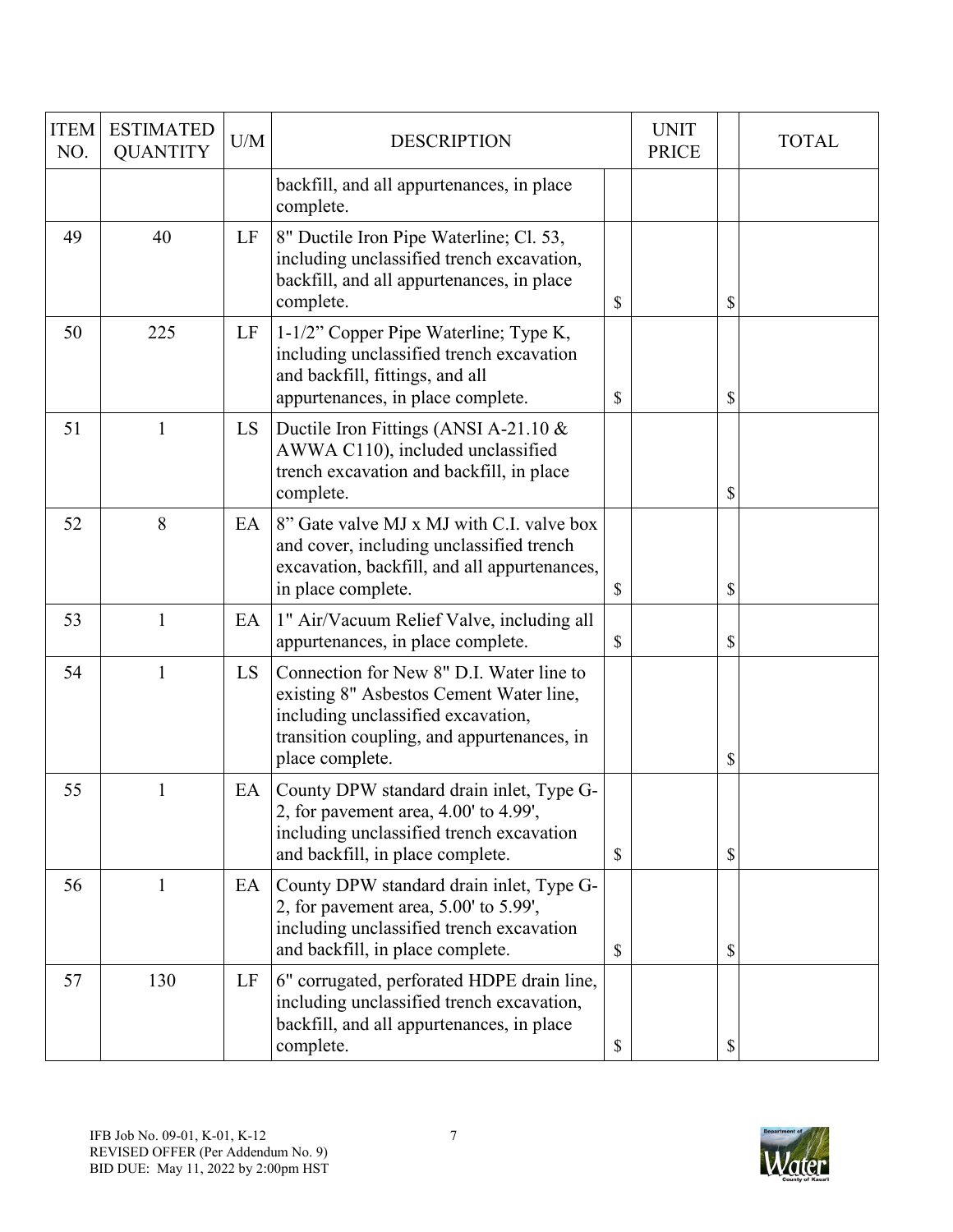| <b>ITEM</b><br>NO. | <b>ESTIMATED</b><br><b>QUANTITY</b> | U/M | <b>DESCRIPTION</b>                                                                                                                                                                                                                                                                                                                                                                                         |               | <b>UNIT</b><br><b>PRICE</b> | <b>TOTAL</b> |
|--------------------|-------------------------------------|-----|------------------------------------------------------------------------------------------------------------------------------------------------------------------------------------------------------------------------------------------------------------------------------------------------------------------------------------------------------------------------------------------------------------|---------------|-----------------------------|--------------|
| 58                 | 25                                  | LF  | 6" corrugated HDPE drain line, including<br>unclassified trench excavation, backfill,<br>and all appurtenances, in place complete.                                                                                                                                                                                                                                                                         | \$            |                             | \$           |
| 59                 | 25                                  | LF  | 12" Ductile Iron Drainline, including<br>unclassified trench excavation, backfill,<br>and all appurtenances, in place complete.                                                                                                                                                                                                                                                                            | $\mathcal{S}$ |                             | \$           |
| 60                 | 90                                  | LF  | 12" PVC Drainline, including unclassified<br>trench excavation, backfill, and all<br>appurtenances, in place complete.                                                                                                                                                                                                                                                                                     | \$            |                             | \$           |
| 61                 | $\mathbf{1}$                        | EA  | CRM headwall, inclusive of 4-foot high<br>chain-link fence, in place complete.                                                                                                                                                                                                                                                                                                                             | \$            |                             | \$           |
| 62                 | 13                                  | LF  | 4-feet high chain link fence on top of<br>headwall, including all appurtenances, in<br>place complete.                                                                                                                                                                                                                                                                                                     | \$            |                             | \$           |
| 63                 | $\mathbf{1}$                        | LS  | 0.1 Million Gallon reinforced concrete<br>reservoir tank, including all appurtenances,<br>in place complete.                                                                                                                                                                                                                                                                                               |               |                             | \$           |
| 64                 | $\mathbf{1}$                        | LS  | Chlorination and flushing of water system,<br>including removal of temporary risers and<br>incidental work, all in accordance with the<br>specifications.                                                                                                                                                                                                                                                  |               |                             | \$           |
| 65                 | 1                                   | LS  | Furnish and install electrical equipment,<br>and wiring, including but not limited to<br>trenching and backfill, pullboxes, power,<br>control and instrumentation ducts, cables,<br>junction boxes, connections to power,<br>control and instrumentation devices,<br>painting, testing, and all appurtenant<br>electrical work in place complete and in<br>accordance with the plans and<br>specifications |               |                             | \$           |
| 66                 | 1                                   | LS  | Furnish and install telephone equipment,<br>and wiring, including but not limited to<br>trenching and backfill, pullboxes, testing,<br>and all appurtenant electrical work in place<br>complete and in accordance with the plans<br>and specifications.                                                                                                                                                    |               |                             | \$           |
| 67                 |                                     | FA  | Hawaiian Telcom (HTEL) cost sharing                                                                                                                                                                                                                                                                                                                                                                        | $\mathbb{S}$  |                             | 21,500       |

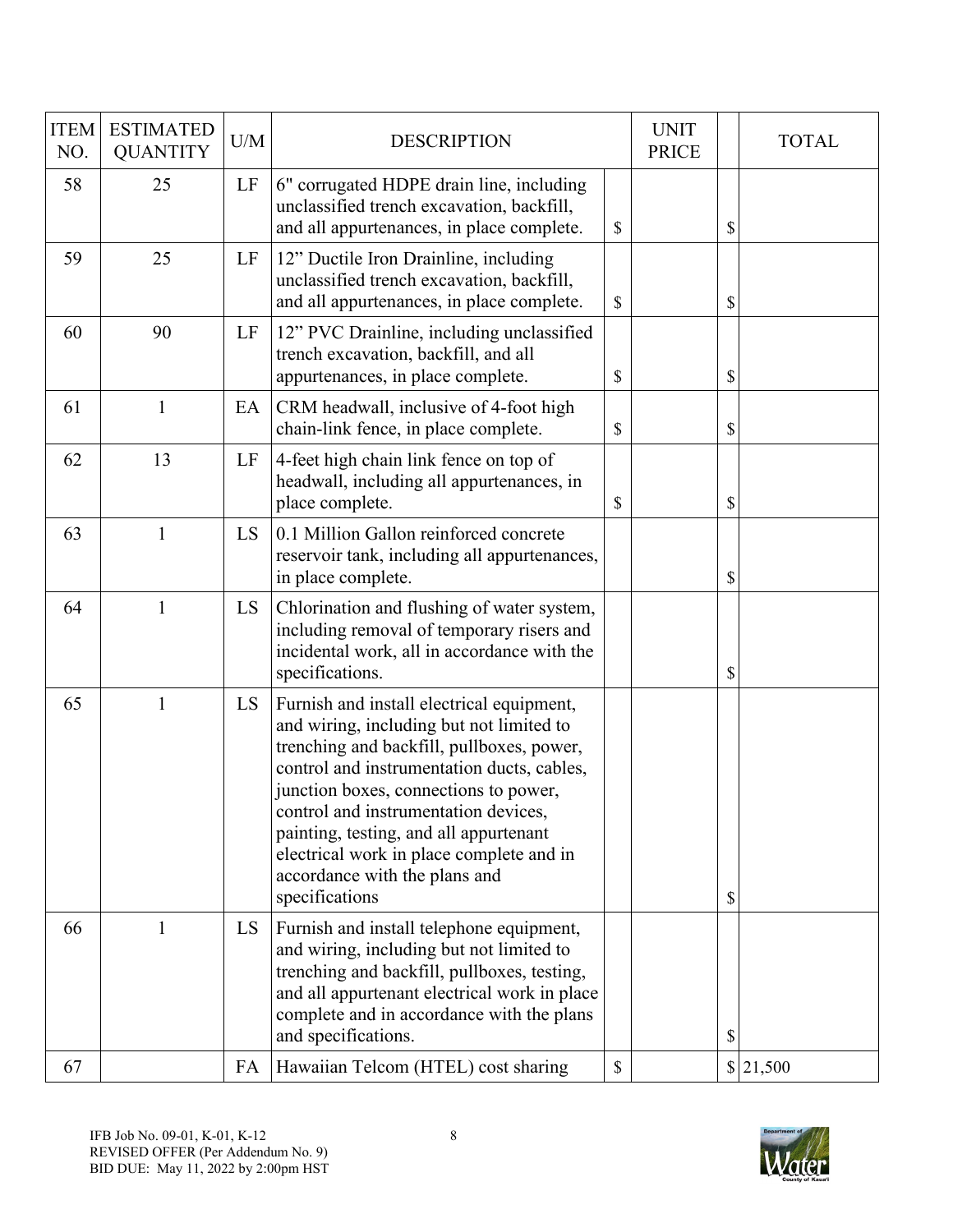| <b>ITEM</b><br>NO. | <b>ESTIMATED</b><br><b>QUANTITY</b> | U/M | <b>DESCRIPTION</b>                                                                                                                                                                                                                                                | <b>UNIT</b><br><b>PRICE</b> |              | TOTAL |
|--------------------|-------------------------------------|-----|-------------------------------------------------------------------------------------------------------------------------------------------------------------------------------------------------------------------------------------------------------------------|-----------------------------|--------------|-------|
| 68                 |                                     | LS. | SCADA system, including but not limited<br>to software programming of existing RTU;<br>modifications to existing master SCADA;<br>and all appurtenant SCADA work; in place<br>complete, and accordance with the plans<br>and specifications, ready for operation. |                             | \$           |       |
| 69                 |                                     | LS  | Control Building, in place complete.                                                                                                                                                                                                                              |                             | $\mathbb{S}$ |       |
| 70                 |                                     | LS  | Hydropneumatic booster pump, in place<br>complete.                                                                                                                                                                                                                |                             | \$           |       |
|                    |                                     |     | <b>TOTAL PACKAGE B SUM OFFER</b><br>(ADDITIVE NO. 1) (Items 34 to 70<br>inclusive)                                                                                                                                                                                |                             | \$           |       |
|                    |                                     |     |                                                                                                                                                                                                                                                                   |                             |              |       |
|                    |                                     |     |                                                                                                                                                                                                                                                                   |                             |              |       |

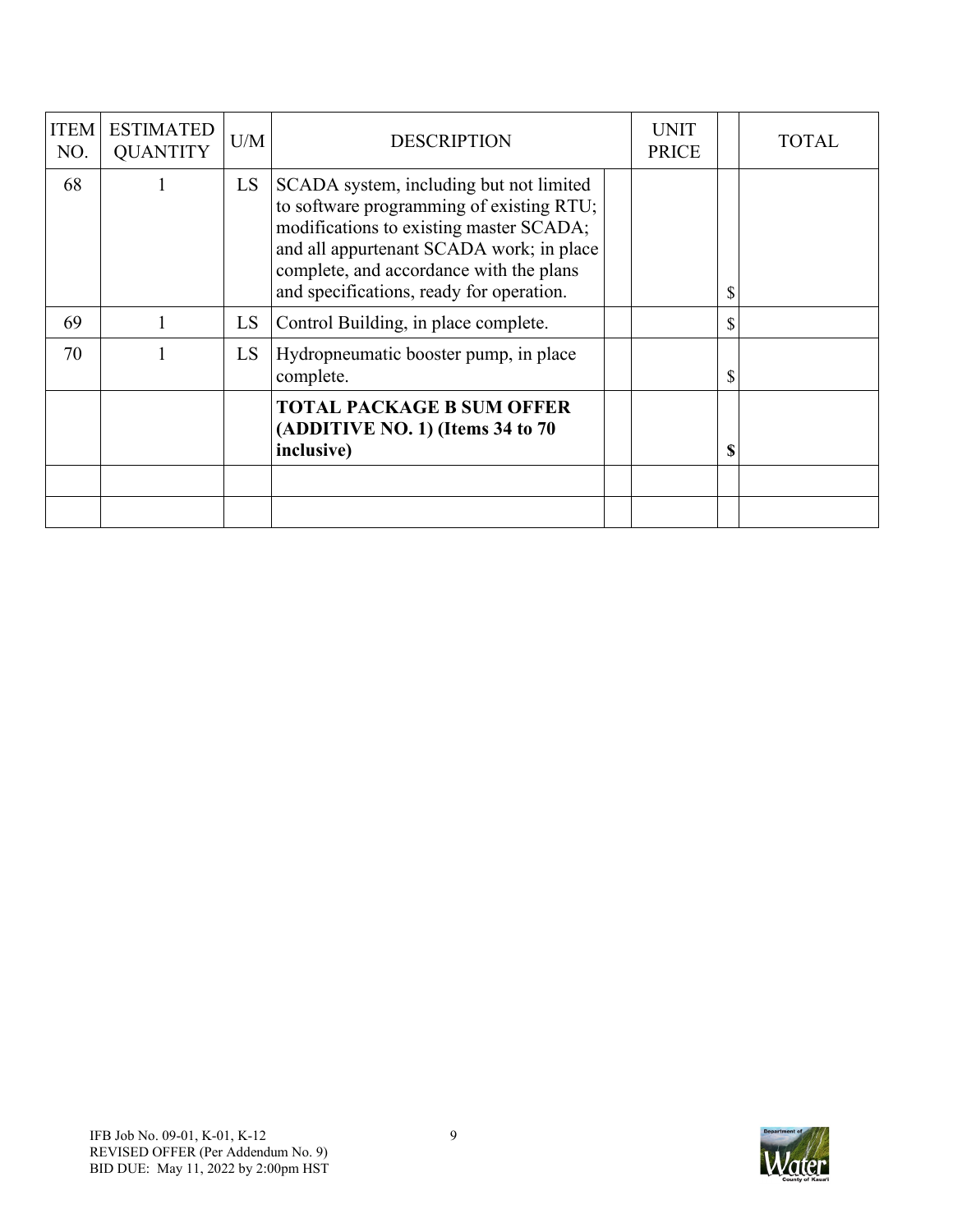| <b>ITEM</b><br>NO. | <b>ESTIMATED</b><br><b>QUANTITY</b>                  | U/M       | <b>DESCRIPTION</b>                                                                                                                                                          |    | <b>UNIT</b><br><b>PRICE</b> |    | <b>TOTAL</b> |  |  |  |  |  |
|--------------------|------------------------------------------------------|-----------|-----------------------------------------------------------------------------------------------------------------------------------------------------------------------------|----|-----------------------------|----|--------------|--|--|--|--|--|
|                    | (Additive No. 2) PACKAGE C - WATER MAIN INSTALLATION |           |                                                                                                                                                                             |    |                             |    |              |  |  |  |  |  |
| 71                 |                                                      | LS        | Mobilization & Demobilization (not to<br>exceed 6% of the sum of all items<br>excluding Lump Sum Offer of this item).                                                       |    |                             | \$ |              |  |  |  |  |  |
| 72                 | $\mathbf{1}$                                         | LS        | Clearing and grubbing.                                                                                                                                                      |    |                             | \$ |              |  |  |  |  |  |
| 73                 | 10,000                                               | SY        | Cold Planing Existing A.C. Pavement.                                                                                                                                        | \$ |                             | \$ |              |  |  |  |  |  |
| 74                 | 35                                                   | SY        | 4" Thick Concrete Pavement for trench<br>pavement restoration and driveway<br>pavement, including base and subbase<br>courses, in place complete.                           | \$ |                             | \$ |              |  |  |  |  |  |
| 75                 | 2,300                                                | <b>SY</b> | 2" Thick A.C. Pavement Hot Mix State<br>Design Mix V for trench pavement<br>restoration and driveway pavement,<br>including base and subbase courses, in<br>place complete. | \$ |                             | \$ |              |  |  |  |  |  |
| 76                 | 10,000                                               | SY        | 2" Thick A.C. Pavement Hot Mix State<br>Design Mix V for pavement resurfacing, in<br>place complete.                                                                        | \$ |                             | \$ |              |  |  |  |  |  |
| 77                 | 830                                                  | LF        | 12" Ductile Iron Pipe Waterline; Cl. 52,<br>including unclassified trench excavation,<br>backfill, and all appurtenances, in place<br>complete.                             | \$ |                             | \$ |              |  |  |  |  |  |
| 78                 | 7,197                                                | LF        | 8" Ductile Iron Pipe Waterline; Cl. 52,<br>including unclassified trench excavation,<br>backfill, and all appurtenances, in place<br>complete.                              | \$ |                             | \$ |              |  |  |  |  |  |
| 79                 | 3,500                                                | LF        | 6" Ductile Iron Pipe Waterline; Cl. 52,<br>including unclassified trench excavation,<br>backfill, and all appurtenances, in place<br>complete.                              | \$ |                             | \$ |              |  |  |  |  |  |
| 80                 | 34                                                   | LF        | 3" Ductile Iron Pipe Waterline; Cl. 52,<br>including unclassified trench excavation,<br>backfill, and all appurtenances, in place<br>complete.                              | \$ |                             | \$ |              |  |  |  |  |  |
| 81                 | 1                                                    | LS        | Ductile Iron Fittings (ANSI A-21.10 &<br>AWWA C110), in place complete.                                                                                                     |    |                             | \$ |              |  |  |  |  |  |

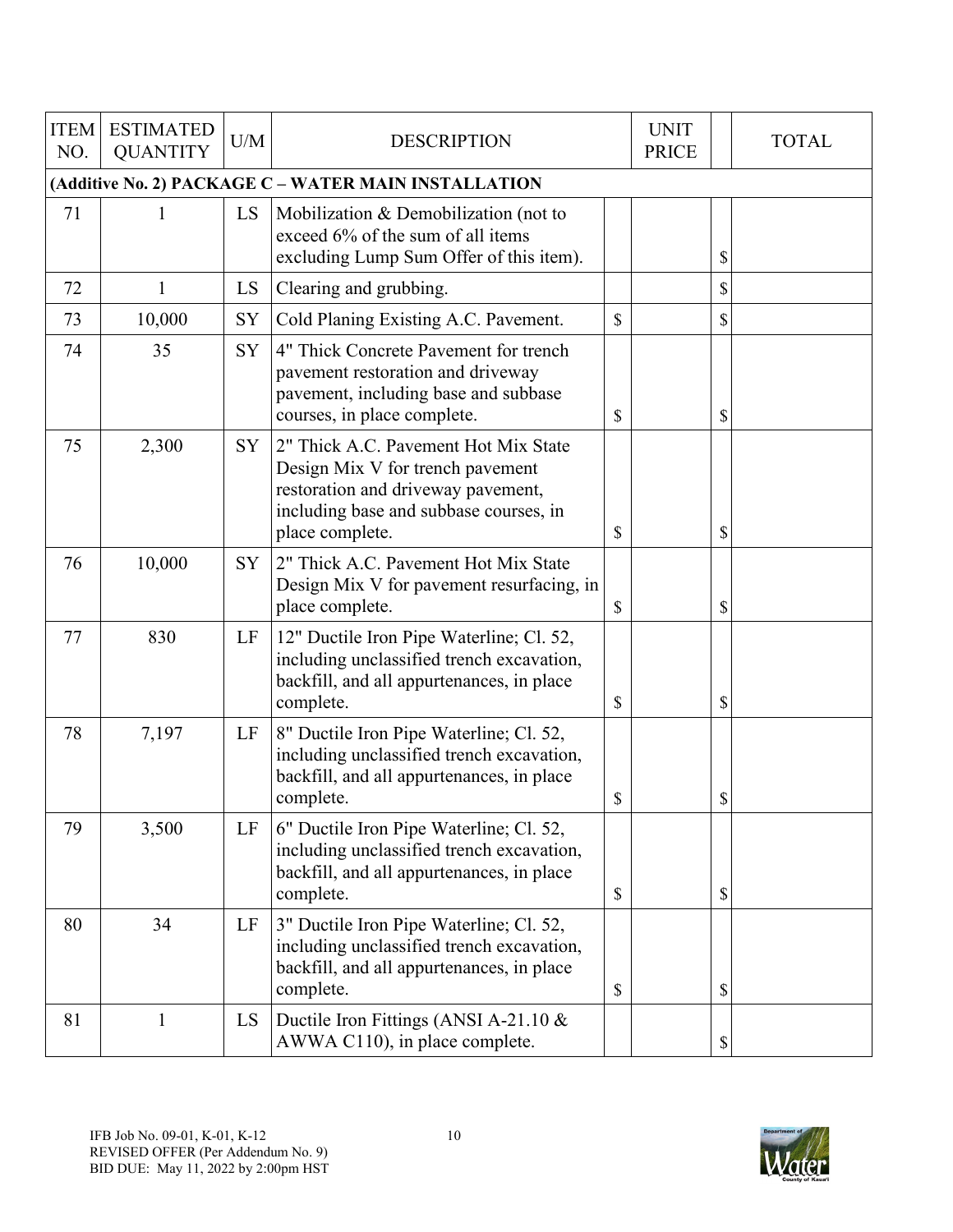| <b>ITEM</b><br>NO. | <b>ESTIMATED</b><br><b>QUANTITY</b> | U/M | <b>DESCRIPTION</b>                                                                                                                                                                         |               | <b>UNIT</b><br><b>PRICE</b> | <b>TOTAL</b> |
|--------------------|-------------------------------------|-----|--------------------------------------------------------------------------------------------------------------------------------------------------------------------------------------------|---------------|-----------------------------|--------------|
| 82                 | 5                                   | EA  | 12" Gate Valve MJxMJ with C.I. Valve<br>Box and Cover, including all<br>appurtenances, in place complete.                                                                                  | \$            |                             | \$           |
| 83                 | 5                                   | EA  | 8" Gate Valve MJxMJ with C.I. Valve Box<br>and Cover, including all appurtenances, in<br>place complete.                                                                                   | $\mathcal{S}$ |                             | \$           |
| 84                 | 5                                   | EA  | 6" Gate Valve MJxMJ with C.I. Valve Box<br>and Cover, including all appurtenances, in<br>place complete.                                                                                   | $\mathcal{S}$ |                             | \$           |
| 85                 | 9                                   | EA  | 6" Gate Valve MJxFE with C.I. Valve Box<br>and Cover, including all appurtenances, in<br>place complete.                                                                                   | \$            |                             | \$           |
| 86                 | 1                                   | EA  | 3" Gate Valve MJxMJ with C.I. Valve Box<br>and Cover, including all appurtenances, in<br>place complete.                                                                                   | \$            |                             | \$           |
| 87                 | 15                                  | EA  | 1" Air/Vacuum Relief Valve, including all<br>appurtenances, in place complete.                                                                                                             | \$            |                             | \$           |
| 88                 | 17                                  | EA  | Single Service Lateral and assembly,<br>including all appurtenances, in place<br>complete.                                                                                                 | \$            |                             | \$           |
| 89                 | 8                                   | EA  | Double Service Lateral and assembly,<br>including all appurtenances, in place<br>complete.                                                                                                 | \$            |                             | \$           |
| 90                 | $\tau$                              | EA  | Fire Hydrant, including all appurtenances,<br>in place complete.                                                                                                                           | \$            |                             | \$           |
| 91                 | 4                                   | EA  | 2-1/2" Brass Cleanout and Riser, including<br>all appurtenances, in place complete.                                                                                                        | $\mathbb{S}$  |                             | \$           |
| 92                 | 1                                   | LS  | Connection of New 3" Ductile Iron<br>Waterline to Existing 3" PVC Waterline at<br>WL C Sta. $56+71.0 \pm \frac{6}{5}$ 2.1' $\pm$ RT,<br>including all appurtenances, in place<br>complete. |               |                             | \$           |
| 93                 | $\mathbf{1}$                        | LS. | Connection of New 6" Ductile Iron<br>Waterline B to Existing 6" Asbestos-<br>Cement Waterline at WL B Sta. 11+61.3±,<br>including all appurtenances, in place<br>complete.                 |               |                             | \$           |

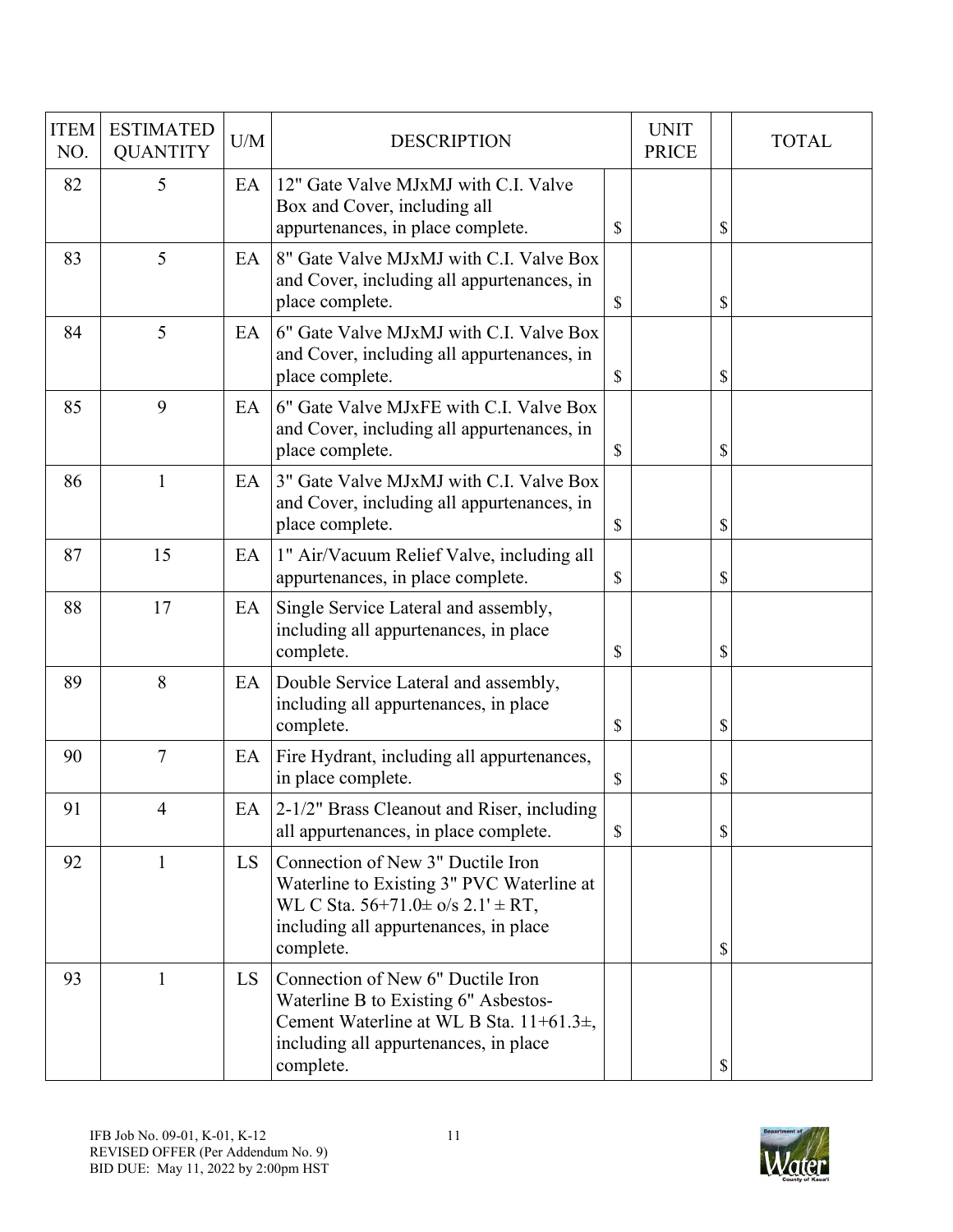| <b>ITEM</b><br>NO. | <b>ESTIMATED</b><br><b>QUANTITY</b> | U/M       | <b>DESCRIPTION</b>                                                                                                                                                                      | <b>UNIT</b><br><b>PRICE</b> | <b>TOTAL</b> |
|--------------------|-------------------------------------|-----------|-----------------------------------------------------------------------------------------------------------------------------------------------------------------------------------------|-----------------------------|--------------|
| 94                 | $\mathbf{1}$                        | <b>LS</b> | Connection of New 12" Ductile Iron<br>Waterline C to New 12" Ductile Iron<br>Waterline at WL C Sta. (-) $0+3.7\pm$ ,<br>including all appurtenances, in place<br>complete.              |                             | \$           |
| 95                 | 1                                   | <b>LS</b> | Connection of New 12" Ductile Iron<br>Waterline C to Existing 6" Cast Iron<br>Waterline at WL C Sta. 19+92.39 o/s 13.4'<br>$\pm$ LT, including all appurtenances, in place<br>complete. |                             | \$           |
| 96                 | $\mathbf{1}$                        | <b>LS</b> | Connection of New 6" Ductile Iron<br>Waterline D to Existing 6" Cast Iron<br>Waterline at WL D Sta. 0+00, including all<br>appurtenances, in place complete.                            |                             | \$           |
| 97                 | $\mathbf{1}$                        | <b>LS</b> | Connection of New 6" Ductile Iron<br>Waterline D to Existing 6" Ductile Iron<br>Waterline at WL D Sta.33+43.3 $\pm$ ,<br>including all appurtenances, in place<br>complete.             |                             | \$           |
| 98                 | $\mathbf{1}$                        | <b>LS</b> | Connection of New 12" Ductile Iron<br>Waterline E to New 12" Ductile Iron<br>Waterline at WL E Sta. $0+00$ , including all<br>appurtenances, in place complete.                         |                             | \$           |
| 99                 | $\mathbf{1}$                        | LS        | Connection of New 8" Ductile Iron<br>Waterline F to New 8" Ductile Iron<br>Waterline at WL F Sta. 0+00, including all<br>appurtenances, in place complete.                              |                             | \$           |
| 100                | 1                                   | LS        | Connection of New 8" Ductile Iron<br>Waterline F to Existing 8" Ductile Iron<br>Waterline at WL F Sta.0+16.3 $\pm$ , including<br>all appurtenances, in place complete.                 |                             | \$           |
| 101                | 1                                   | LS        | Connection of New 8" Ductile Iron<br>Waterline G to New 8" Ductile Iron<br>Waterline at WL G Sta. 0+00, including all<br>appurtenances, in place complete.                              |                             | \$           |
| 102                | $\mathbf{1}$                        | LS        | Connection of New 8" Ductile Iron<br>Waterline G to Existing 8" Existing<br>Asbestos-Cement Waterline at WL G<br>Sta.0+13.5 $\pm$ , including all appurtenances,<br>in place complete.  |                             | \$           |

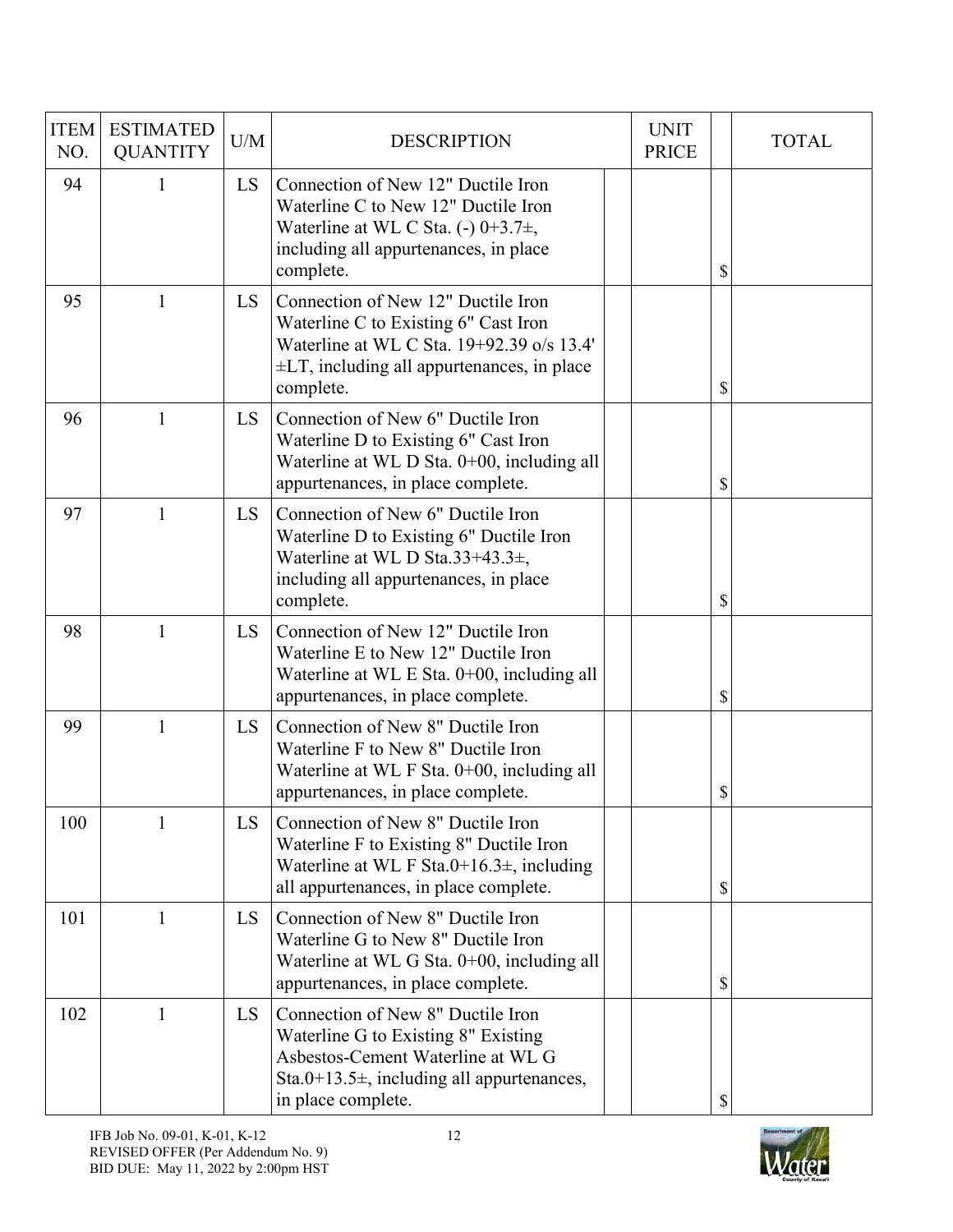| <b>ITEM</b><br>NO. | <b>ESTIMATED</b><br><b>QUANTITY</b> | U/M | <b>DESCRIPTION</b>                                                                                                                                        |              | <b>UNIT</b><br><b>PRICE</b> | <b>TOTAL</b> |
|--------------------|-------------------------------------|-----|-----------------------------------------------------------------------------------------------------------------------------------------------------------|--------------|-----------------------------|--------------|
| 103                |                                     | LS. | Chlorination and flushing of water system,<br>including removal of temporary risers and<br>incidental work, all in accordance with the<br>specifications. |              |                             | \$           |
| 104                | 580                                 | LF  | Tree Root Barrier, in place complete.                                                                                                                     | $\mathbb{S}$ |                             | \$           |
|                    |                                     |     |                                                                                                                                                           |              |                             |              |
|                    |                                     |     | <b>TOTAL PACKAGE C SUM OFFER</b><br>(ADDITIVE NO. 2) (Items 71 to 104<br>inclusive)                                                                       |              |                             | \$           |
|                    |                                     |     |                                                                                                                                                           |              |                             |              |
|                    |                                     |     |                                                                                                                                                           |              |                             |              |

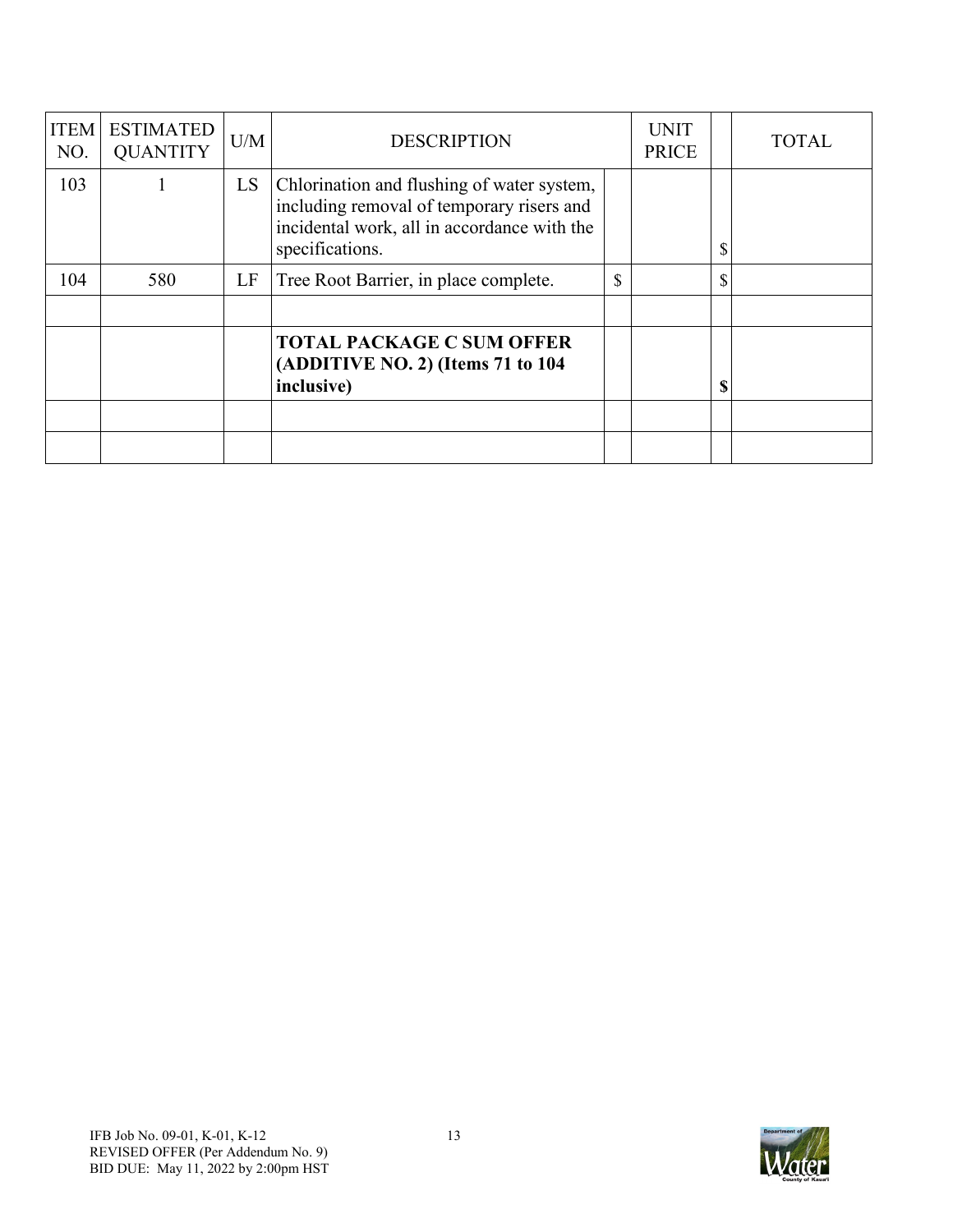# **RECAPITULATION**

# **Kalāheo Water System Improvements, Kalāheo, Kaua'i, Hawai'i**

#### **BASE BID**

Offer Schedule A – Yamada 0.5 MG Reservoir, Total Package A Sum Offer (Items 1-33, Inclusive) \$

#### **ADDITIVE NO. 1**

| Offer Schedule B – Clearwell 0.1 MG Reservoir, Total Package B |  |
|----------------------------------------------------------------|--|
| Sum Offer (Items 34-70, Inclusive)                             |  |

#### **ADDITIVE NO. 2**

Offer Schedule C – Water Main Installation, Total Package C Sum Offer (Items 71-104, Inclusive)  $\qquad$  \$

**TOTAL SUM BID**

(Items 1-104, Inclusive) \$

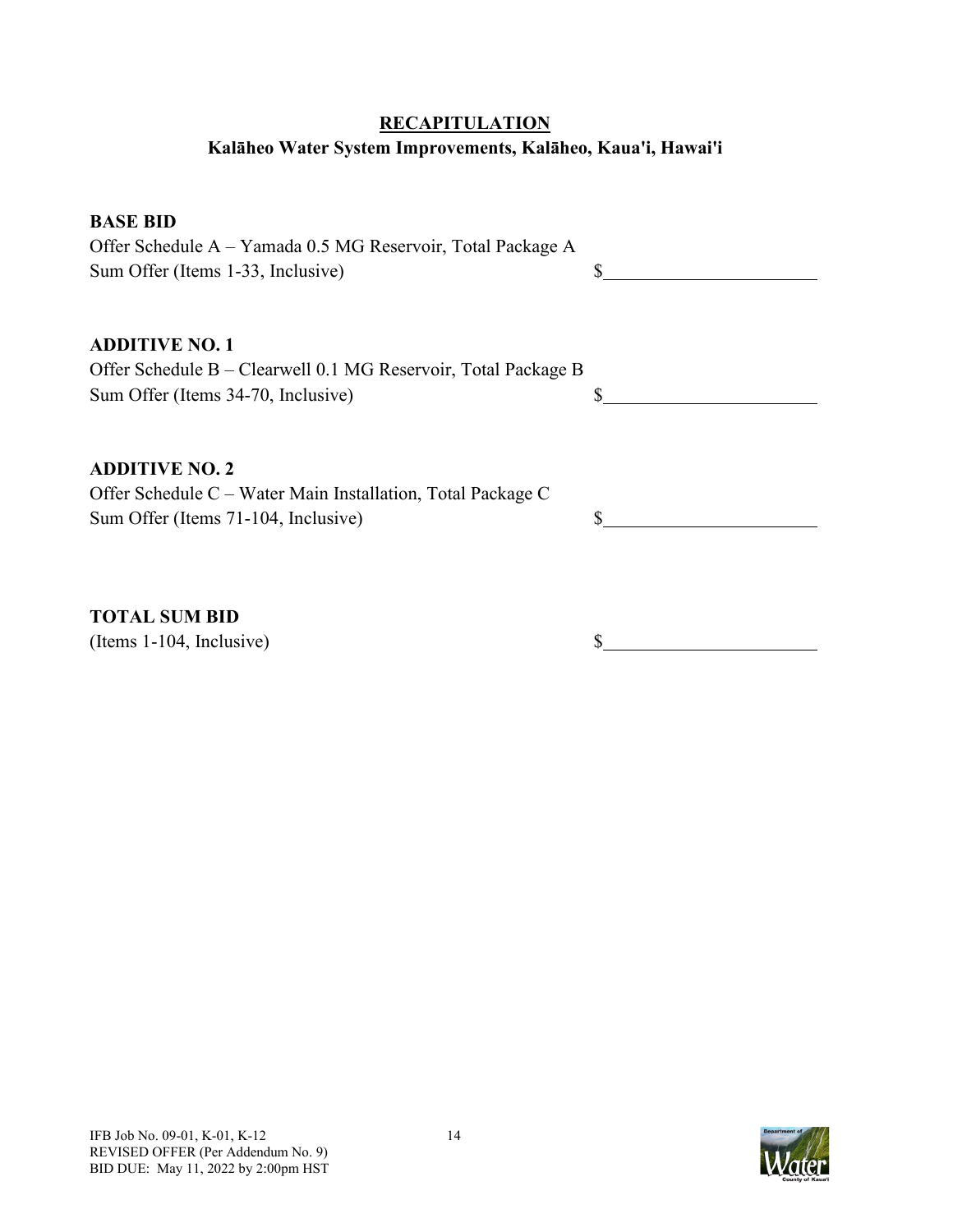#### SCHEDULE B HAWAIʻI PRODUCTS PREFERENCE

In accordance with HRS §103D-1002, the Hawai'i products preference is applicable to this solicitation. Hawai'i Products ("HP") are available for those items noted on Schedule B, below. The Hawai'i products list is available on the SPO webpage a[t www.spo.hawaii.gov/for-state-county](http://www.spo.hawaii.gov/for-state-county-personnel/manual/procurement/solicitation/goods-services-construction/preferences/hawaii-product-preferences/)[personnel/manual/procurement/solicitation/goods-services-construction/preferences/hawaii-product](http://www.spo.hawaii.gov/for-state-county-personnel/manual/procurement/solicitation/goods-services-construction/preferences/hawaii-product-preferences/)[preferences/](http://www.spo.hawaii.gov/for-state-county-personnel/manual/procurement/solicitation/goods-services-construction/preferences/hawaii-product-preferences/) or go to the SPO Home page, click on "For Vendors" tab; click on Preferences, Hawai'i Product Preferences to view. Offeror transmitting a Hawai'i Product (HP) shall identify the HP on Schedule B-1.

Any person desiring a Hawai'i product preference shall have the product(s) certified and qualified if not currently on the Hawai'i products list, prior to the deadline for receipt of offer(s) specified in the procurement notice and solicitation. The responsibility for certification and qualification shall rest upon the person requesting the preference. Persons desiring to qualify their product(s) not currently on the Hawai'i product list shall complete form SPO-038, Certification for Hawai'i Product Preference and submit, via email to the Procurement Officer issuing the solicitation, and provide the solicitation number and title in the subject line, and include all additional information required by the Procurement Officer. For each product, one form shall be completed and transmitted (i.e. 3 products should have 3 separate forms completed). Form SPO-038 is available on the SPO webpage at http://hawaii.gov/spo under the 'Quicklinks' menu; click on 'Forms for Vendors, Contractors, and Service Providers'.

When a solicitation contains both HP and non-HP, then for the purpose of selecting the lowest bid or purchase price only, the price offered for a HP item shall be decreased by subtracting 10% for the class I or 15% for the class II HP items offered, respectively. The lowest total offer, taking the preference into consideration, shall be awarded the contract unless the offer provides for additional award criteria. The contract amount of any contract awarded, however, shall be the amount of the price offered, exclusive of the preferences.

Change in Availability of Hawai'i product. In the event of any change that materially alters the Offeror's ability to supply Hawai'i products, the Offeror shall notify the Procurement Officer in writing no later than five (5) working days from when the Offeror knows of the change and the parties shall enter into discussions for the purposes of revising the contract or terminating the contract for convenience.

The following is a list of products that the Department anticipates will be used in this particular project; however the list is not all inclusive and additional products may be qualified.

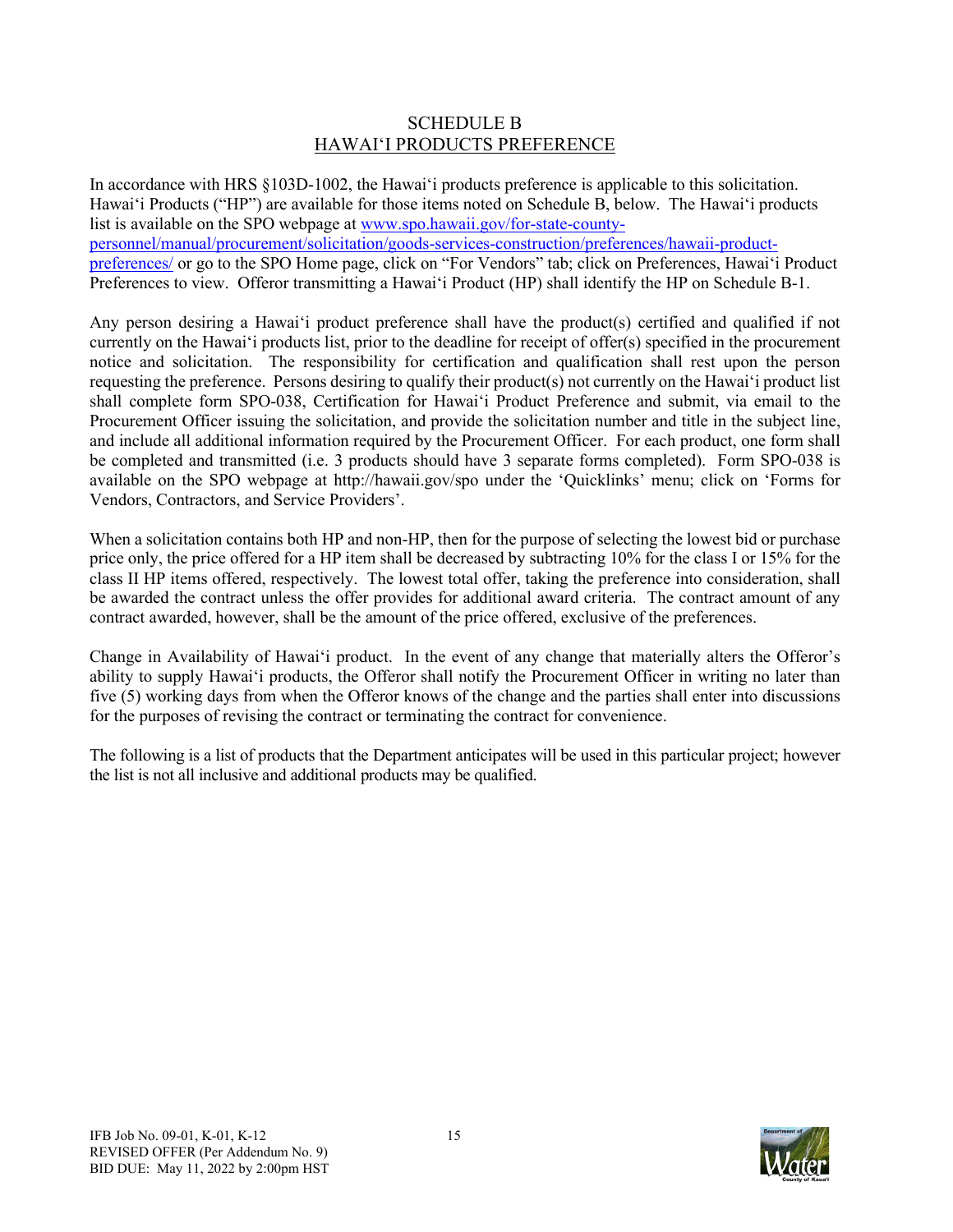# HAWAIʻI PRODUCTS LIST

#### HP Description Manufacturer/Supplier Class

Aggregates and Sand – Basalt, rock, cinder, limestone and coral Aggregates – Recycled asphalt and concrete Asphalt and paving materials Cement and concrete products

Pre-cast concrete products

Signs – traffic, regulatory, and construction

Soil amendments, mulch, compost

Bidders intending to use or supply a Hawai'i Product must list the price and total cost of each item f.o.b. jobsite, unloaded, including applicable general excise tax and use tax on this form. Failure to designate a Hawai'i product will mean that the Bidder is offering a non-Hawai'i product and award, if made to the bidder, will be on the basis that the bidder will deliver or use a non-Hawai'i product.

The Bidder shall list only the Manufacturers/Suppliers certified and qualified on Schedule B.

If the Department has awarded a contract under HRS, § 103D-1002, finds that in the performance of that contract there has been a failure to comply with HRS, § 103D-1002, the contract shall be voidable and the findings shall be referred for debarment or suspension proceedings under HRS 103D-702. Any purchase made or any contract awarded or executed in violation of this section shall be void and no payment shall be made by the Department on account of the purchase or contract.

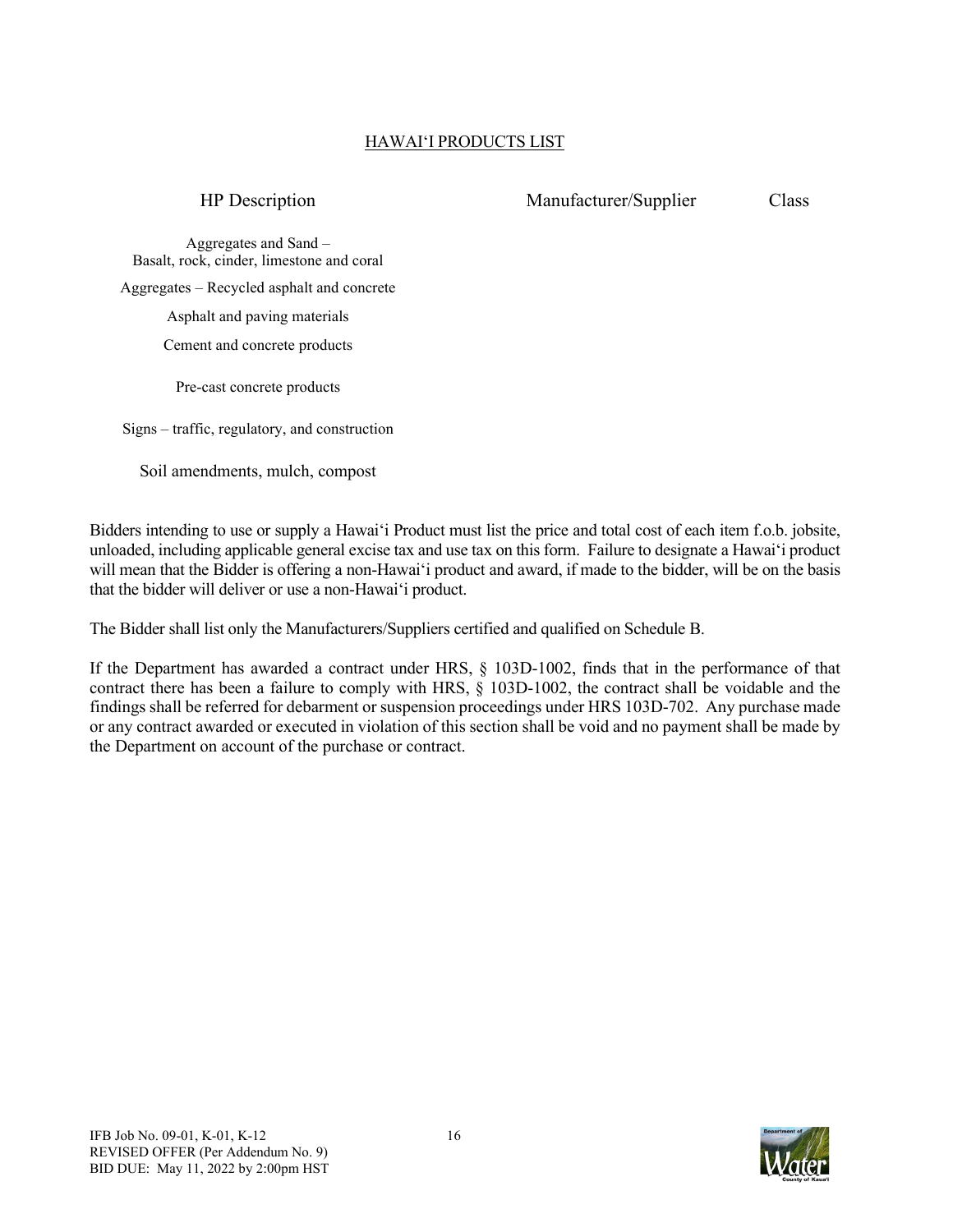# SCHEDULE B-1 SCHEDULE OF MATERIAL COST

| (if Hawai'i preference requested) |  |
|-----------------------------------|--|
|-----------------------------------|--|

| <b>HAWAI'I</b> |                     |              | APPROX.         |             | TOTAL COST OF   |
|----------------|---------------------|--------------|-----------------|-------------|-----------------|
| <b>PRODUCT</b> | <b>MANUFACTURER</b> | <b>CLASS</b> | <b>QUANTITY</b> | <b>UNIT</b> | <b>MATERIAL</b> |
| Aggregates and |                     |              |                 |             |                 |
| Sand - Basalt, |                     |              |                 |             |                 |
| rock, cinder,  |                     |              |                 |             |                 |
| limestone and  |                     |              |                 |             |                 |
| coral          |                     |              |                 |             |                 |
| $Aggregates -$ |                     |              |                 |             |                 |
| Recycled       |                     |              |                 |             |                 |
| asphalt and    |                     |              |                 |             |                 |
| concrete       |                     |              |                 |             |                 |
| Asphalt and    |                     |              |                 |             |                 |
| paving         |                     |              |                 |             |                 |
| materials      |                     |              |                 |             |                 |
| Cement and     |                     |              |                 |             |                 |
| concrete       |                     |              |                 |             |                 |
| products       |                     |              |                 |             |                 |
| Pre-cast       |                     |              |                 |             |                 |
| concrete       |                     |              |                 |             |                 |
| products       |                     |              |                 |             |                 |
| Signs-traffic, |                     |              |                 |             |                 |
| regulatory and |                     |              |                 |             |                 |
| construction   |                     |              |                 |             |                 |
| Soil           |                     |              |                 |             |                 |
| amendments,    |                     |              |                 |             |                 |
| mulch, compost |                     |              |                 |             |                 |

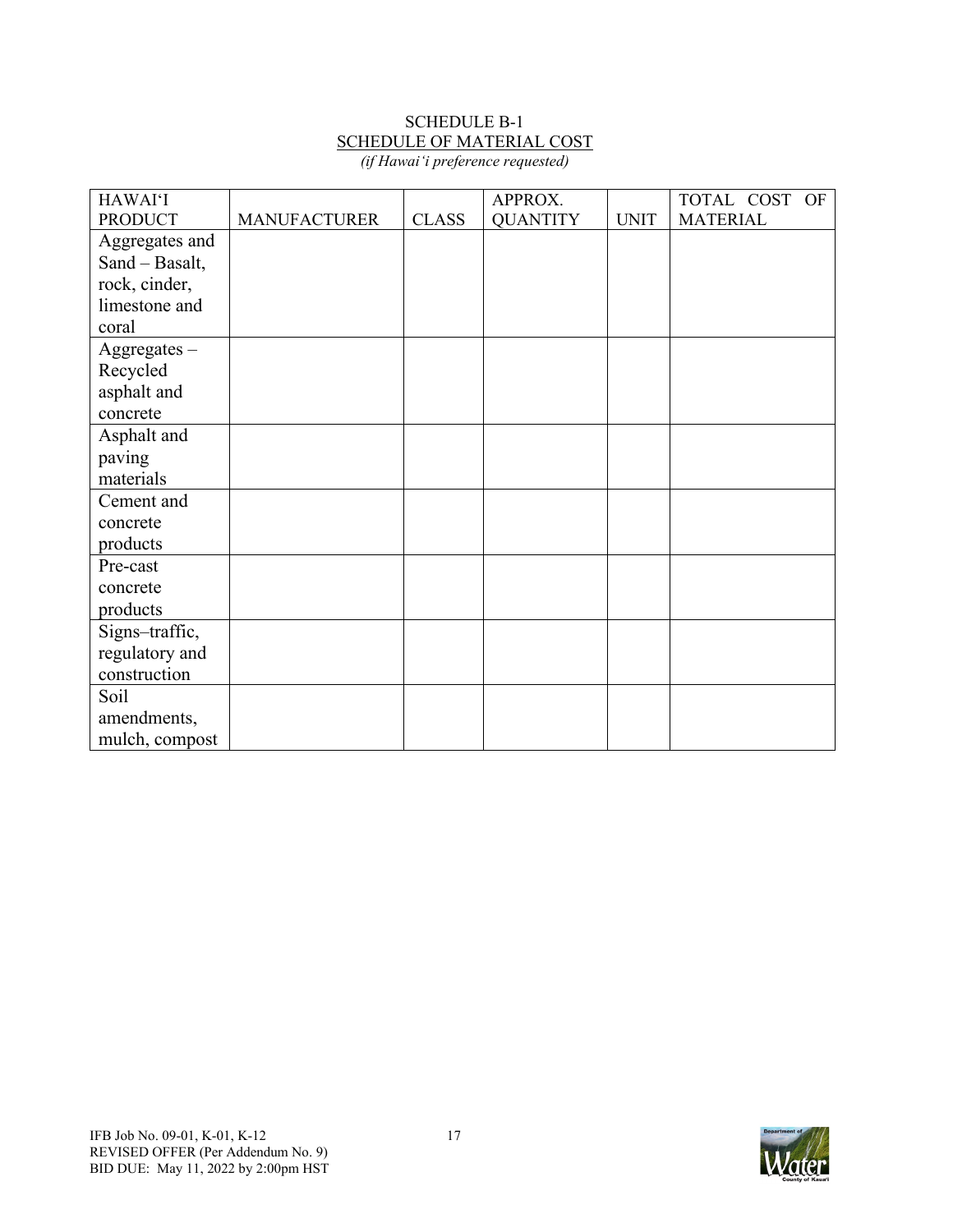#### SCHEDULE C MANDATORY LICENSING REQUIREMENT

"A" general engineering contractors and "B" general building contractors are reminded that due to the Hawaiʻi Supreme Court's January 28, 2002 decision in Okada Trucking Co., Ltd. V. Board of Water Supply, et al., 97 Haw. 450 (2002), they are prohibited from undertaking any work, solely or as part of a larger project, that would require the general contractor to act as a specialty contractor in any area in which the general contractor has no license. Although the "A" and "B" contractor may still submit an offer on and act as the "prime" contractor on an "A" and "B" project *(See, HRS § 444-7 for the definitions of an "A" and "B" project.)*, respectively, the "A" and "B" contractor may only perform work in the areas in which they have the appropriate "C" specialty contractor's license *(An "A" or "B" contractor obtains* "C" *specialty contractor's licenses either on its own, or automatically under HAR § 16-77-32.)*. The remaining work must be subcontracted out to appropriately licensed "C" specialty contractors. It is the sole responsibility of the contractor to review the requirements of this project and determine the appropriate licenses that are required to complete the project.

#### LISTING OF SUBCONTRACTORS

Sec. 103D-302, H.R.S., provides that each offer for Public Works Construction Contracts shall include the name of each person or firm to be engaged by the Offeror as a joint contractor or subcontractor in the performance of the Public Works Construction Contract. The Offer shall also indicate the nature and scope of the work to be performed by such joint contractors or subcontractors. All offers which do not comply with this requirement shall be rejected pursuant to Sec. 103D-302(b) H.R.S.

To comply with the above provisions, the offeror shall complete the schedule of the nature and scope of work by listing, where applicable, the names of the joint contractors and subcontractors to be used after the description of the nature and scope of the work.

#### **ALL** JOINT CONTRACTORS OR SUBCONTRACTORS TO BE ENGAGED ON THIS PROJECT

The Offeror certifies that the following is a complete listing of all joint contractors and/or subcontractors who will be engaged by the Offeror on this Project to perform the nature and scope of work indicated **regardless of the percentage of the value of the work to be performed by the joint contractor or subcontractor**, pursuant to Section 103D-302, Hawaiʻi Revised Statutes, and understands that failure to comply with this requirement shall be just cause for rejection of the Offer.

The Offeror further understands that only those joint contractors or subcontractors listed shall be allowed to perform work on this Project. If no joint contractor or subcontractor for any subdivision of work is listed, it shall be construed that the work shall be performed by the Offeror with Offeror's employees.

All Offerors must be sure that they possess, and that the joint contractors or subcontractors listed in the Offer possess, all the necessary specialty licenses needed to perform the work for this Project. The Offeror shall be solely responsible for assuring that all specialty licenses required to perform the work is covered in the Offer.

The Offeror shall include the license number of the joint contractors or subcontractors listed below. Failure to provide the correct names and license numbers as registered with the Contractors Licensing Board may cause rejection of the offer submitted.

#### **It is the sole responsibility of the contractor to review the requirements of this Project and determine the appropriate licenses that are required to complete the Project.**

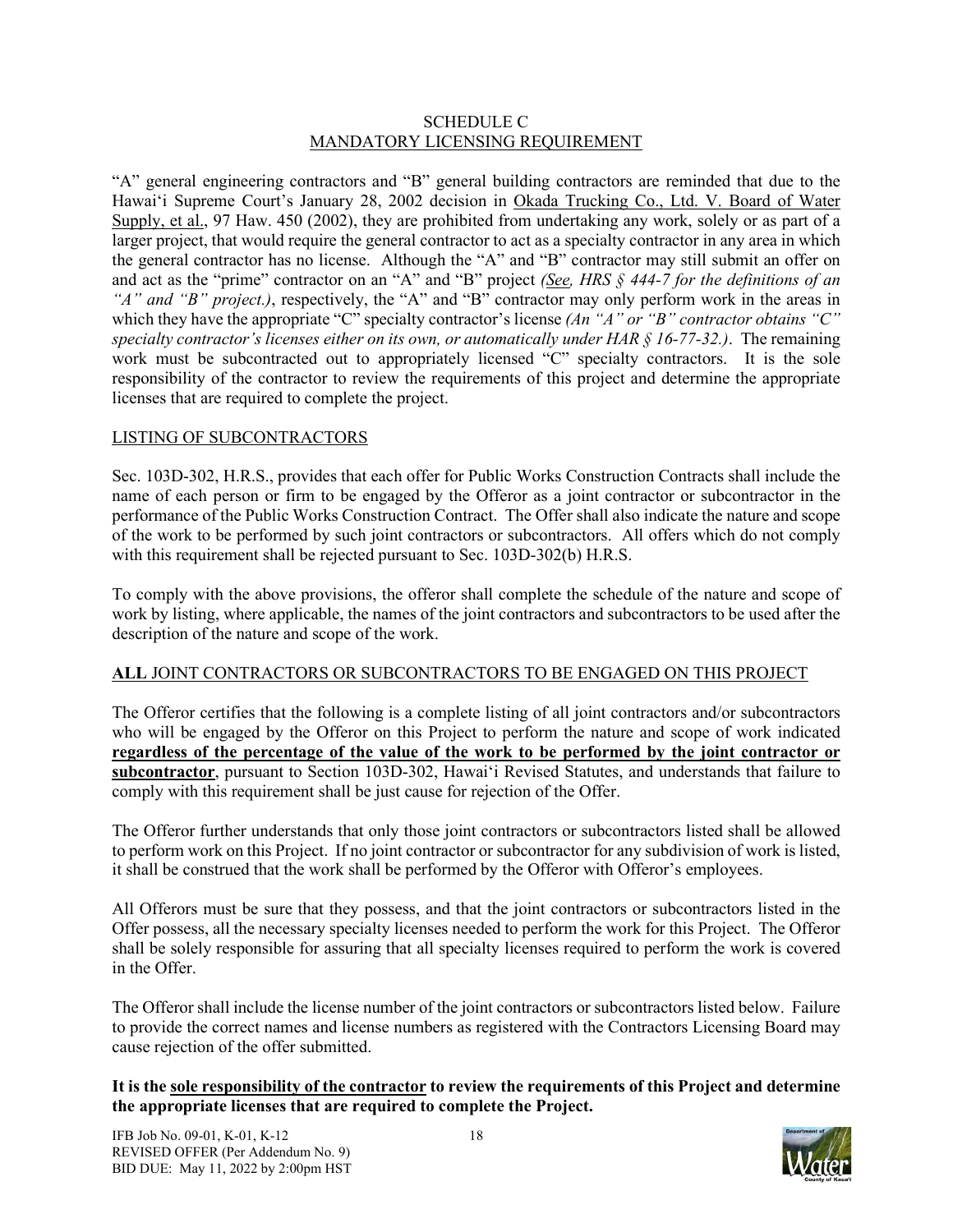|         | <b>Contractor Classification</b>                                      | Name of Joint Contractor or<br>Subcontractor | License<br>Number |
|---------|-----------------------------------------------------------------------|----------------------------------------------|-------------------|
| $C-1$   | Acoustical and Insulation Contractor                                  |                                              |                   |
| $C-2$   | Mechanical Insulation Contractor                                      |                                              |                   |
| $C-3$   | Asphalt Paving and Surfacing<br>Contractor                            |                                              |                   |
| $C-3a$  | Asphalt Concrete Patching, Sealing, and<br><b>Striping Contractor</b> |                                              |                   |
| $C-3b$  | Play Court Surfacing Contractor                                       |                                              |                   |
| $C-4$   | Boiler, Hot-Water Heating and Steam<br><b>Fitting Contractor</b>      |                                              |                   |
| $C-5$   | Cabinet, Millwork, and Carpentry<br>Remodeling and Repairs Contractor |                                              |                   |
| $C-5a$  | Garage Door and Window Shutters<br>Contractor                         |                                              |                   |
| $C-5b$  | <b>Siding Application Contractor</b>                                  |                                              |                   |
| $C-6$   | <b>Carpentry Framing Contractor</b>                                   |                                              |                   |
| $C-7$   | Carpet Laying Contractor                                              |                                              |                   |
| $C-9$   | <b>Cesspool Contractor</b>                                            |                                              |                   |
| $C-10$  | <b>Scaffolding Contractor</b>                                         |                                              |                   |
| $C-12$  | Drywall Contractor                                                    |                                              |                   |
| $C-13$  | <b>Electrical Contractor</b>                                          |                                              |                   |
| $C-14$  | Sign Contractor                                                       |                                              |                   |
| $C-15$  | Electronic Systems Contractor                                         |                                              |                   |
| $C-15a$ | Fire and Burglar Alarm Contractor                                     |                                              |                   |
| $C-15b$ | Telecommunications Contractor                                         |                                              |                   |
| $C-16$  | <b>Elevator Contractor</b>                                            |                                              |                   |
| $C-16a$ | Conveyor Systems Contractor                                           |                                              |                   |
| $C-17$  | Excavating, Grading, and Trenching<br>Contractor                      |                                              |                   |
| $C-19$  | Asbestos Contractor                                                   |                                              |                   |
| $C-20$  | Fire Protection Contractor                                            |                                              |                   |
| $C-20a$ | Fire Repressant Systems Contractor                                    |                                              |                   |

#### LISTING OF ALL JOINT CONTRACTORS OR SUBCONTRACTORS

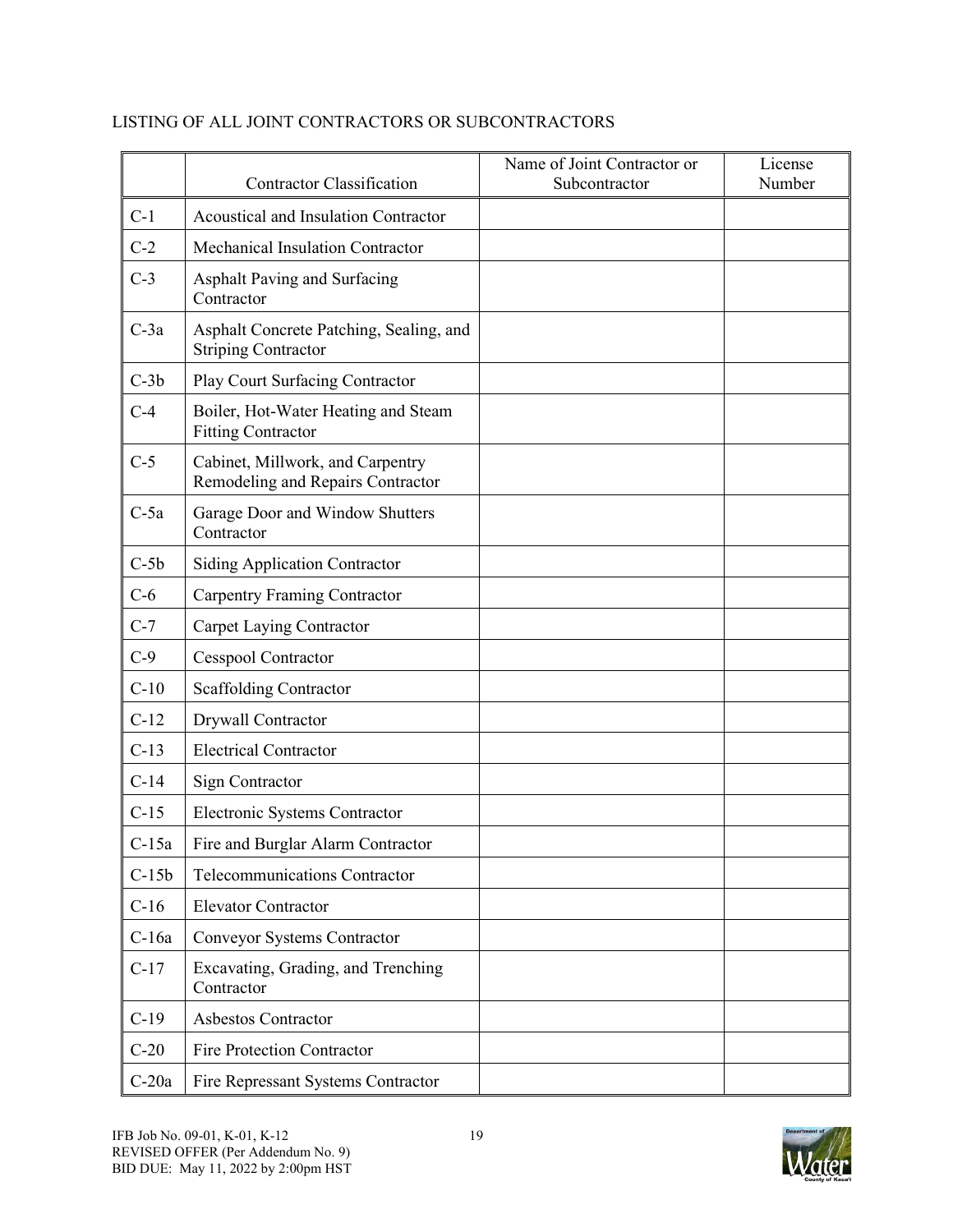|         | <b>Contractor Classification</b>                                                   | Name of Joint Contractor or<br>Subcontractor | License<br>Number |
|---------|------------------------------------------------------------------------------------|----------------------------------------------|-------------------|
| $C-21$  | <b>Flooring Contractor</b>                                                         |                                              |                   |
| $C-22$  | Glazing and Tinting Contractor                                                     |                                              |                   |
| $C-22a$ | <b>Glass Tinting Contractor</b>                                                    |                                              |                   |
| $C-23$  | Gunite Contractor                                                                  |                                              |                   |
| $C-24$  | Building Moving and Wrecking<br>Contractor                                         |                                              |                   |
| $C-25$  | Institutional and Commercial<br><b>Equipment Contractor</b>                        |                                              |                   |
| $C-27$  | Landscaping Contractor                                                             |                                              |                   |
| $C-27a$ | <b>Hydro Mulching Contractor</b>                                                   |                                              |                   |
| $C-27b$ | Tree Trimming and Removal<br>Contractor                                            |                                              |                   |
| $C-31$  | <b>Masonry Contractor</b>                                                          |                                              |                   |
| $C-31a$ | <b>Cement Concrete Contractor</b>                                                  |                                              |                   |
| $C-31b$ | <b>Stone Masonry Contractor</b>                                                    |                                              |                   |
| $C-31c$ | <b>Refractory Contractor</b>                                                       |                                              |                   |
| $C-31d$ | Tuckpointing and Caulking Contractor                                               |                                              |                   |
| $C-31e$ | Concrete Cutting, Drilling, Sawing,<br>Coring, and Pressure Grouting<br>Contractor |                                              |                   |
| $C-32$  | Ornamental, Guardrail, and Fencing<br>Contractor                                   |                                              |                   |
| $C-32a$ | Wood and Vinyl Fencing Contractor                                                  |                                              |                   |
| $C-33$  | Painting and Decorating Contractor                                                 |                                              |                   |
| $C-33a$ | Wall Coverings Contractor                                                          |                                              |                   |
| $C-33b$ | Taping Contractor                                                                  |                                              |                   |
| $C-33c$ | <b>Surface Treatment Contractor</b>                                                |                                              |                   |
| $C-34$  | Soil Stabilization Contractor                                                      |                                              |                   |
| $C-35$  | Pile Driving, Pile and Caisson Drilling,<br>and Foundation Contractor              |                                              |                   |
| $C-36$  | Plastering Contractor                                                              |                                              |                   |
| C-36a   | Lathing Contractor                                                                 |                                              |                   |
| $C-37$  | Plumbing Contractor                                                                |                                              |                   |

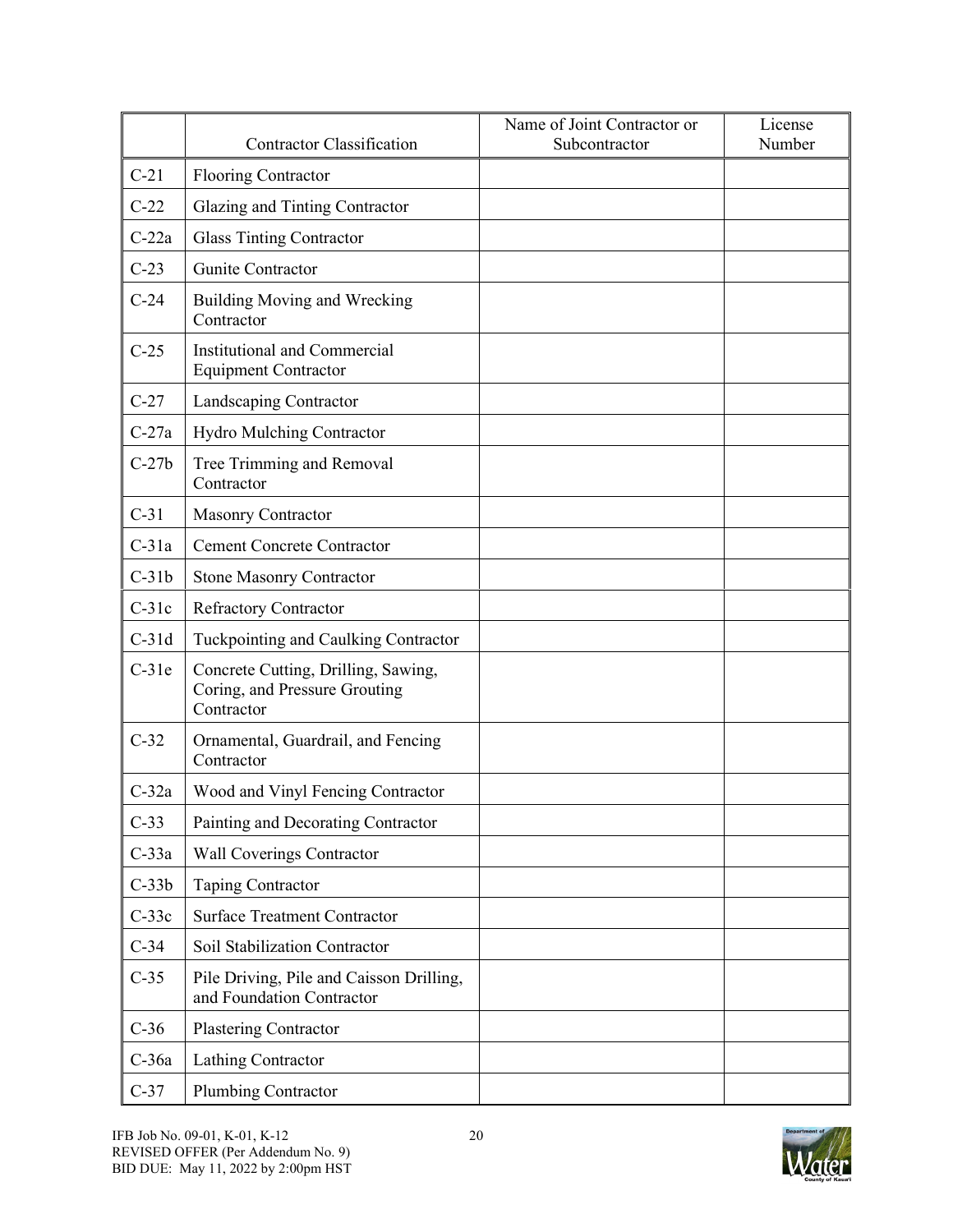|         | <b>Contractor Classification</b>                             | Name of Joint Contractor or<br>Subcontractor | License<br>Number |
|---------|--------------------------------------------------------------|----------------------------------------------|-------------------|
| $C-37a$ | Sewer and Drain Line Contractor                              |                                              |                   |
| $C-37b$ | Irrigation and Lawn Sprinkler Systems<br>Contractor          |                                              |                   |
| $C-37c$ | Vacuum and Air Systems Contractor                            |                                              |                   |
| $C-37d$ | Water Chlorination and Sanitation<br>Contractor              |                                              |                   |
| $C-37e$ | <b>Treatment and Pumping Facilities</b><br>Contractor        |                                              |                   |
| $C-37f$ | <b>Fuel Dispensing Contractor</b>                            |                                              |                   |
| $C-38$  | Post Tensioning Contractor                                   |                                              |                   |
| $C-40$  | <b>Refrigeration Contractor</b>                              |                                              |                   |
| $C-40a$ | Prefabricated Refrigerator Panels<br>Contractor              |                                              |                   |
| $C-41$  | Reinforcing Steel Contractor                                 |                                              |                   |
| $C-42$  | Roofing Contractor                                           |                                              |                   |
| $C-42a$ | Aluminum and Other Metal Shingles<br>Contractor              |                                              |                   |
| $C-42b$ | Wood Shingles and Wood Shakes<br>Contractor                  |                                              |                   |
| $C-42c$ | Concrete and Clay Tile Contractor                            |                                              |                   |
| $C-42e$ | Urethane Foam Contractor                                     |                                              |                   |
| $C-42g$ | Roof coatings Contractor                                     |                                              |                   |
| $C-43$  | Sewer, Sewage Disposal, Drain, and<br>Pipe Laying Contractor |                                              |                   |
| $C-43a$ | Reconditioning and Repairing Pipeline<br>Contractor          |                                              |                   |
| $C-44$  | <b>Sheet Metal Contractor</b>                                |                                              |                   |
| $C-44a$ | <b>Gutters Contractor</b>                                    |                                              |                   |
| $C-44b$ | Awnings and Patio Cover Contractor                           |                                              |                   |
| $C-48$  | <b>Structural Steel Contractor</b>                           |                                              |                   |
| $C-48a$ | <b>Steel Door Contractor</b>                                 |                                              |                   |
| $C-49b$ | Hot Tub and Pool Contractor                                  |                                              |                   |
| $C-51$  | Tile Contractor                                              |                                              |                   |

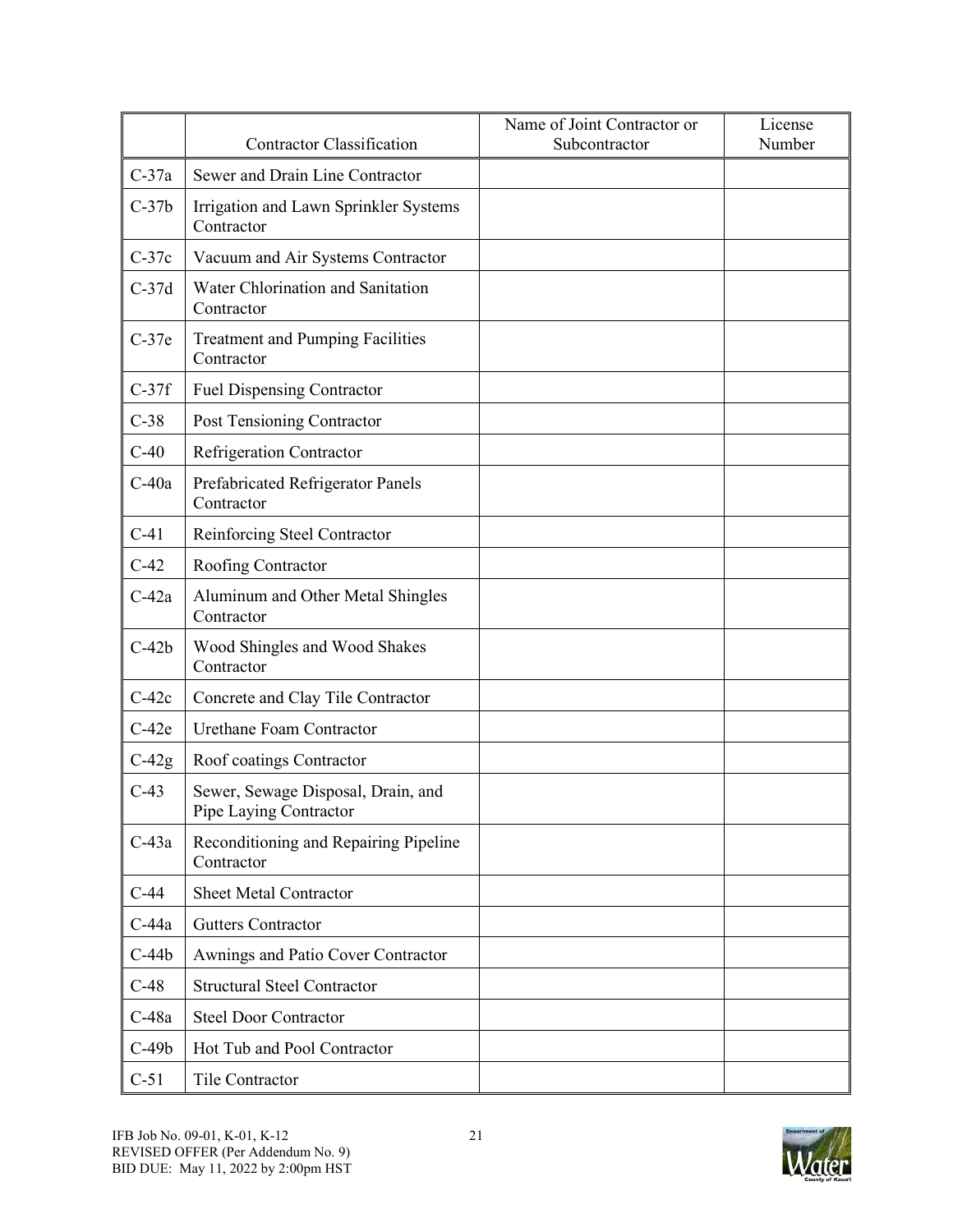|         | <b>Contractor Classification</b>                               | Name of Joint Contractor or<br>Subcontractor | License<br>Number |
|---------|----------------------------------------------------------------|----------------------------------------------|-------------------|
| $C-51a$ | <b>Cultured Marble Contractor</b>                              |                                              |                   |
| $C-51b$ | <b>Terrazzo Contractor</b>                                     |                                              |                   |
| $C-52$  | Ventilating and Air Conditioning<br>Contractor                 |                                              |                   |
| $C-55$  | Waterproofing Contractor                                       |                                              |                   |
| $C-56$  | <b>Welding Contractor</b>                                      |                                              |                   |
| $C-57$  | Well Contractor                                                |                                              |                   |
| $C-57a$ | Pumps Installation Contractor                                  |                                              |                   |
| $C-57b$ | Injection Well Contractor                                      |                                              |                   |
| $C-60$  | Solar Power Systems Contractor                                 |                                              |                   |
| $C-61$  | Solar Energy Systems Contractor                                |                                              |                   |
| $C-61a$ | Solar Hot Water Systems Contractor                             |                                              |                   |
| $C-61b$ | Solar Heating and Cooling Systems<br>Contractor                |                                              |                   |
| $C-62$  | Pole and Line Contractor                                       |                                              |                   |
| $C-62a$ | Pole Contractor                                                |                                              |                   |
| $C-63$  | High Voltage Electrical Contractor                             |                                              |                   |
| $C-68$  | <b>Classified Specialist</b>                                   |                                              |                   |
|         | Licensed Surveyor                                              |                                              |                   |
|         | Licensed Geotechnical Engineer                                 |                                              |                   |
|         | Licensed Structural Engineer                                   |                                              |                   |
|         | Archaeologist                                                  |                                              |                   |
|         | Cultural Monitor                                               |                                              |                   |
|         | Licensed Civil Engineer                                        |                                              |                   |
|         | Supervising Control and Data<br>Acquisition (SCADA) Contractor |                                              |                   |
| $\ast$  |                                                                |                                              |                   |
| $\ast$  |                                                                |                                              |                   |
| $\ast$  |                                                                |                                              |                   |
| $\ast$  |                                                                |                                              |                   |
| $\ast$  |                                                                |                                              |                   |

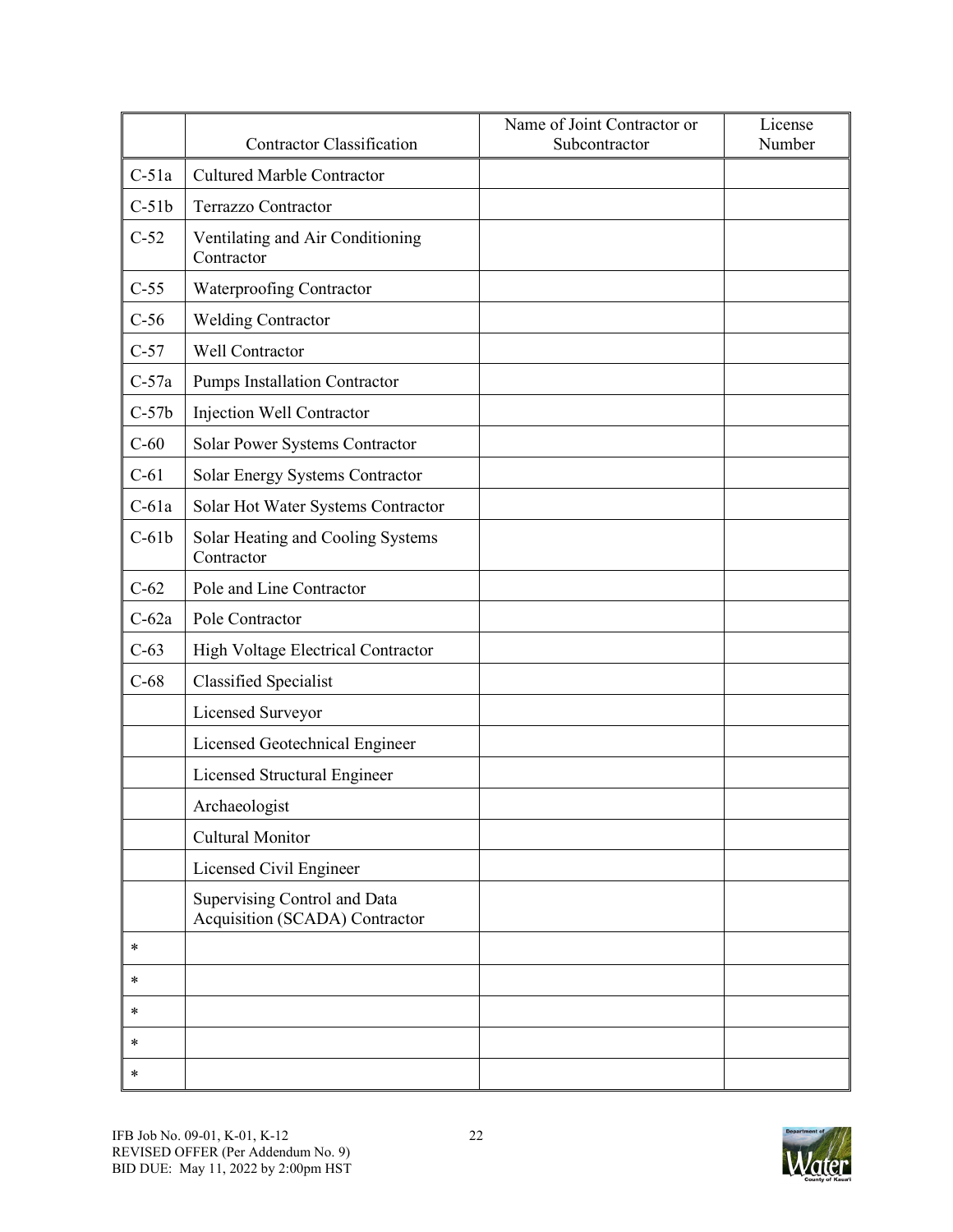| Contractor Classification | Name of Joint Contractor or<br>Subcontractor | L <sub>1</sub> cense<br>Number |
|---------------------------|----------------------------------------------|--------------------------------|
|                           |                                              |                                |

\* Contractor to add licenses as required to complete the scope of work. Attach additional sheet as needed. It is understood and agreed that the Department reserves the right to reject any and/or all offers and waive any defects when, in the Department's opinion, such rejection or waiver shall be for the best interest of the Department.

For purpose of evaluating the criterion described in this solicitation, it is understood and agreed that offers will be compared on the basis of the Total Sum Offer which shall be considered to be the total sum of actual or corrected amounts proposed on each item. The offerors signed Offer shall constitute the Offeror's official offer. The Department reserves the right to designate the contract amount based on selected Offeror's Total Sum Offer depending on the funds available for this Project.

It is also understood and agreed that the work called for under this Project must and shall be completed within **Nine Hundred (900)** consecutive calendar days after written notice has been given to the successful Offeror to commence work. It is also understood and agreed that the quantities given herewith are approximate only and are subject to increase or decrease and that the undersigned will perform all quantities of work, as either increase or decrease, in accordance with the provisions of the specifications.

It is also understood and agreed that the estimated quantities shown for items for which a UNIT PRICE is listed in the Offer are only for the purpose of comparing on a uniform basis offers offered for the work under this contract, and the undersigned agrees that the undersigned is satisfied with and will not dispute said estimated quantities as a means of comparing the offers. It is understood and agreed that the Offeror will make no claims for anticipated profit or loss of profit because of a difference between quantities of the various classes of work done or the materials and equipment actually installed and the said estimated quantities. On UNIT PRICE offers, payment will be made only for the actual number of units incorporated into the finished project at the contract UNIT PRICE.

It is also understood and agreed that if the product of the UNIT PRICE offer and the number of units does not equal the total amount stated by the Offeror in the offer for any item, it will be assumed that the error was made in computing the total amount. For purpose of evaluating the criterion described in this solicitation, the stated UNIT PRICE alone will be considered as representing the Offeror's intention and the total amount offered on such item shall be considered to be the amount arrived at by multiplying the UNIT PRICE by the number of units.

It is also understood and agreed that the liquidated damages in the amount of **\$1,000.00** for each and every calendar day in excess thereof prior to completion of the contract beyond the specified and approved completion date, shall be withheld from payments due to the Contractor, pursuant to the Damages for Delay provision contained in this solicitation.

It is also understood and agreed that if this offer is accepted, the successful offeror will contract with the Board and said offeror shall furnish the required bonds to the Board within ten (10) days from the date of receiving from the Board the contract prepared and ready for execution.

It is further understood and agreed that the successful offeror will provide all necessary materials, labor, tools, equipment, and other incidental necessary to do all the work and furnish all the materials specified in the contract in the manner and time herein prescribed and according to the requirements of the Department as therein set forth.

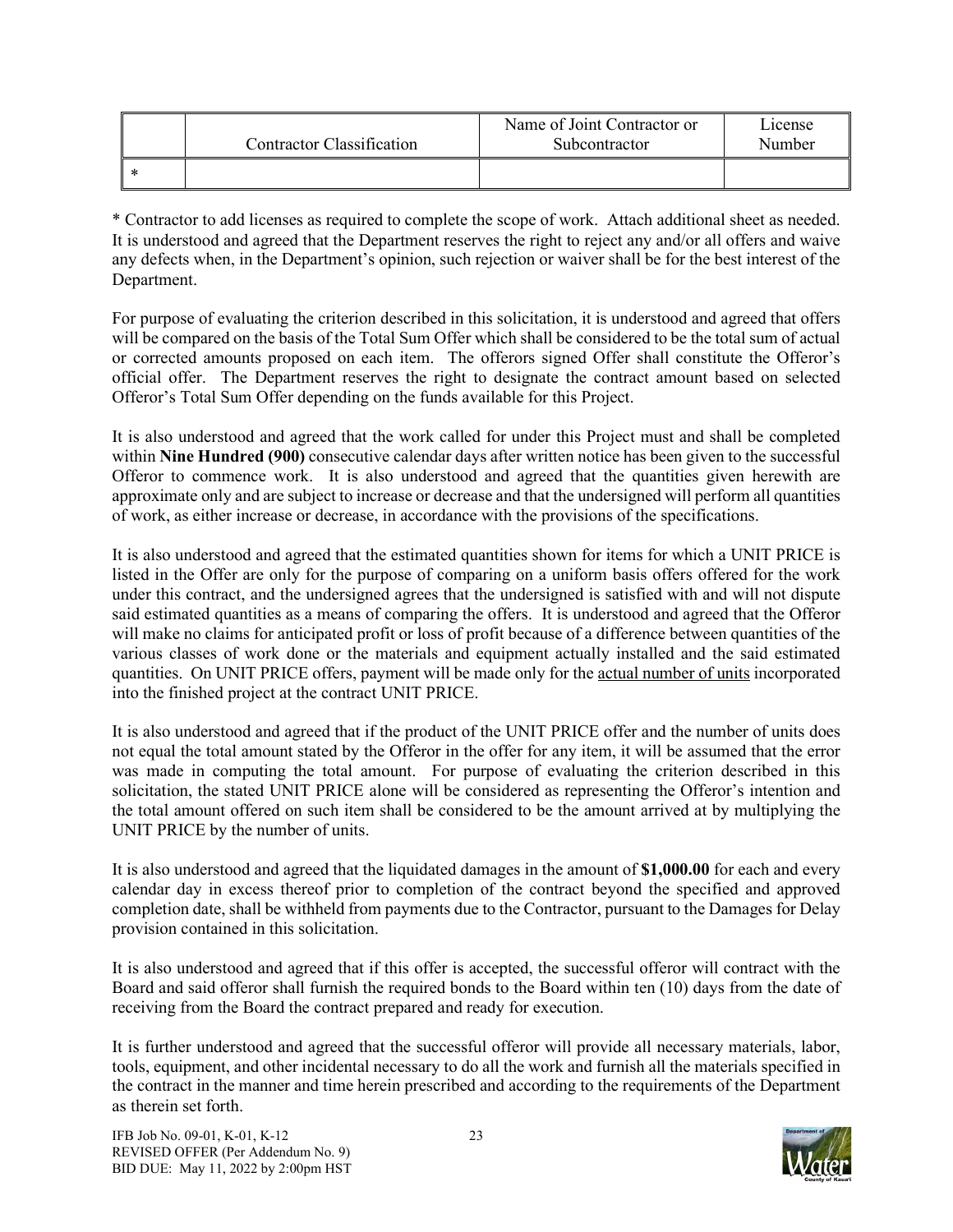The undersigned further understands and agrees that by submitting this Offer, 1) the Offeror is declaring that the Offer is not in violation of Chapter 84, Hawai'i Revised Statutes, and 2) Offeror is certifying that the price(s) submitted was (were) independently arrived at without collusion.

It is also understood and agreed that if this Offer is accepted and the undersigned shall fail to or neglect to contract as aforesaid, the Board may determine that the offeror has abandoned the contract and thereupon forfeiture of the security accompanying the Offer shall operate and the same shall become the property of the Board.

| Enclosed herewith is a Bidder's Bond (Bid Security) | for the sum |
|-----------------------------------------------------|-------------|
| <b>Surety Bond</b>                                  |             |
| Legal Tender                                        |             |
| Certificate of Deposit                              |             |
| Share Certificate                                   |             |
| Cashier's Check                                     |             |
| Treasurer's Check                                   |             |
| Teller's Check                                      |             |
| Certified Check                                     |             |
|                                                     |             |

of \_\_\_\_\_\_\_\_\_\_\_\_\_\_\_\_\_\_\_\_\_\_\_\_\_\_\_\_\_\_\_\_\_\_\_\_\_\_\_\_\_\_\_\_\_\_\_\_\_\_\_\_\_\_\_\_\_\_\_\_\_\_\_\_\_\_\_\_\_\_\_\_DOLLARS (\$ \_\_\_\_\_\_\_\_\_\_\_\_\_\_\_\_\_\_\_\_\_\_\_) payable to the Department of Water, being not less than the sum required under Sub-Section 2.9 "Bid Security" of the "General Provisions for Construction Contracts of the Department of Water", dated April 25, 2016.

IFB Job No. 09-01, K-01, K-12 24 REVISED OFFER (Per Addendum No. 9) BID DUE: May 11, 2022 by 2:00pm HST

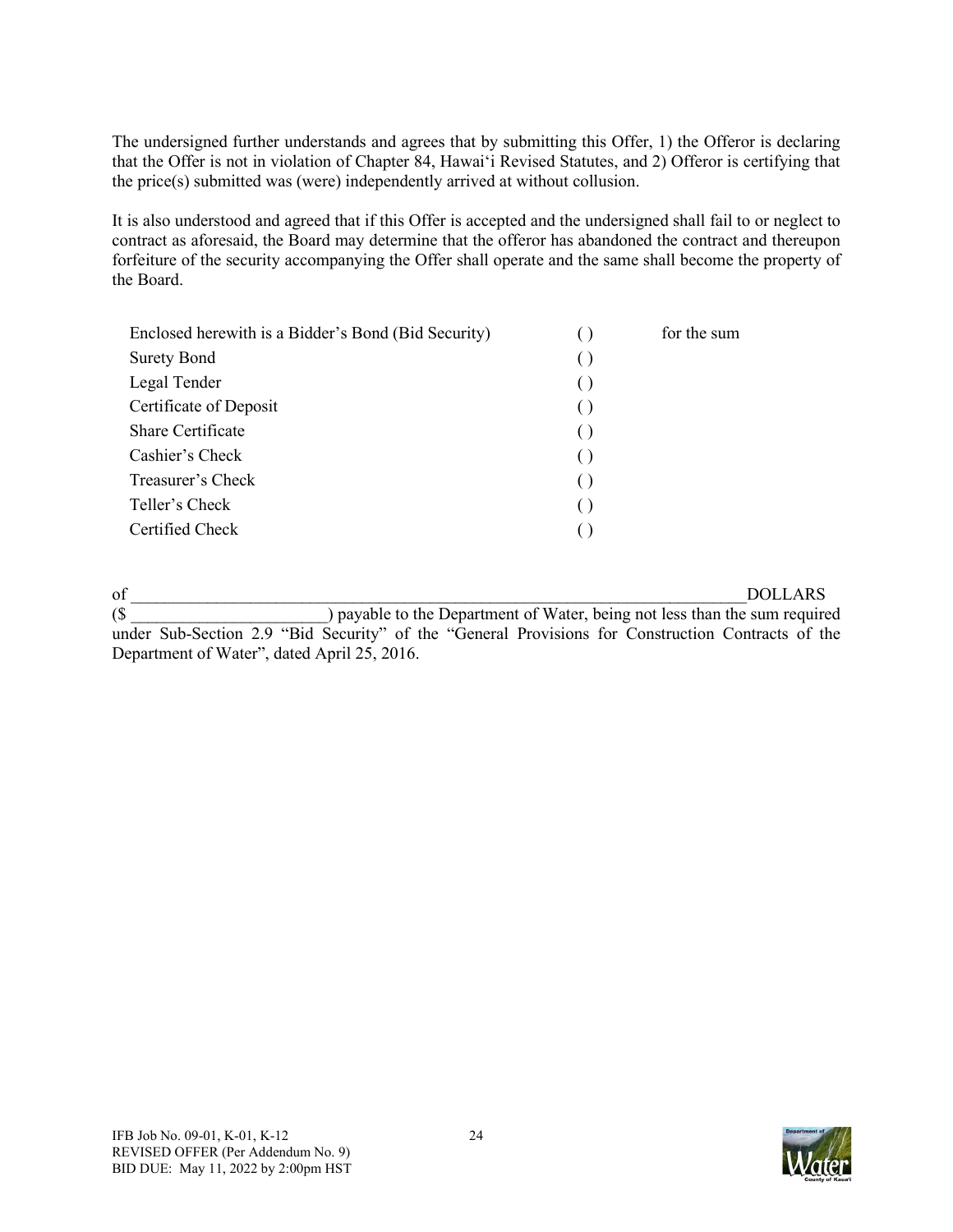Evidence of the undersigned Offeror having the authority to submit this Offer and to enter a contract is herewith furnished.

Respectfully submitted,

Name of Offeror

Authorized Signature

Print/Type Name & Title of above

| Address, Zip Code                                                                                                          |                                                                                                                      |
|----------------------------------------------------------------------------------------------------------------------------|----------------------------------------------------------------------------------------------------------------------|
| Telephone                                                                                                                  |                                                                                                                      |
| Contractor's License No.                                                                                                   |                                                                                                                      |
| State of Hawai'i General Excise Tax License No.                                                                            |                                                                                                                      |
| Federal Employer Identification No.                                                                                        |                                                                                                                      |
| Type of Organization: (Please designate)                                                                                   | Sole Proprietorship $\Box$ Partnership<br>$\Box$ Corporation $\Box$ Joint Venture<br>Other ( <i>please specify</i> ) |
| $\Box$ Hawai'i<br>State of Incorporation:                                                                                  | $\Box$ Other ( <i>please specify</i> )                                                                               |
|                                                                                                                            |                                                                                                                      |
| Address<br>the contract of the contract of the contract of the contract of the contract of the contract of the contract of |                                                                                                                      |

Authorized to do Business in the State of Hawaiʻi?  $\Box$  Yes or  $\Box$  No